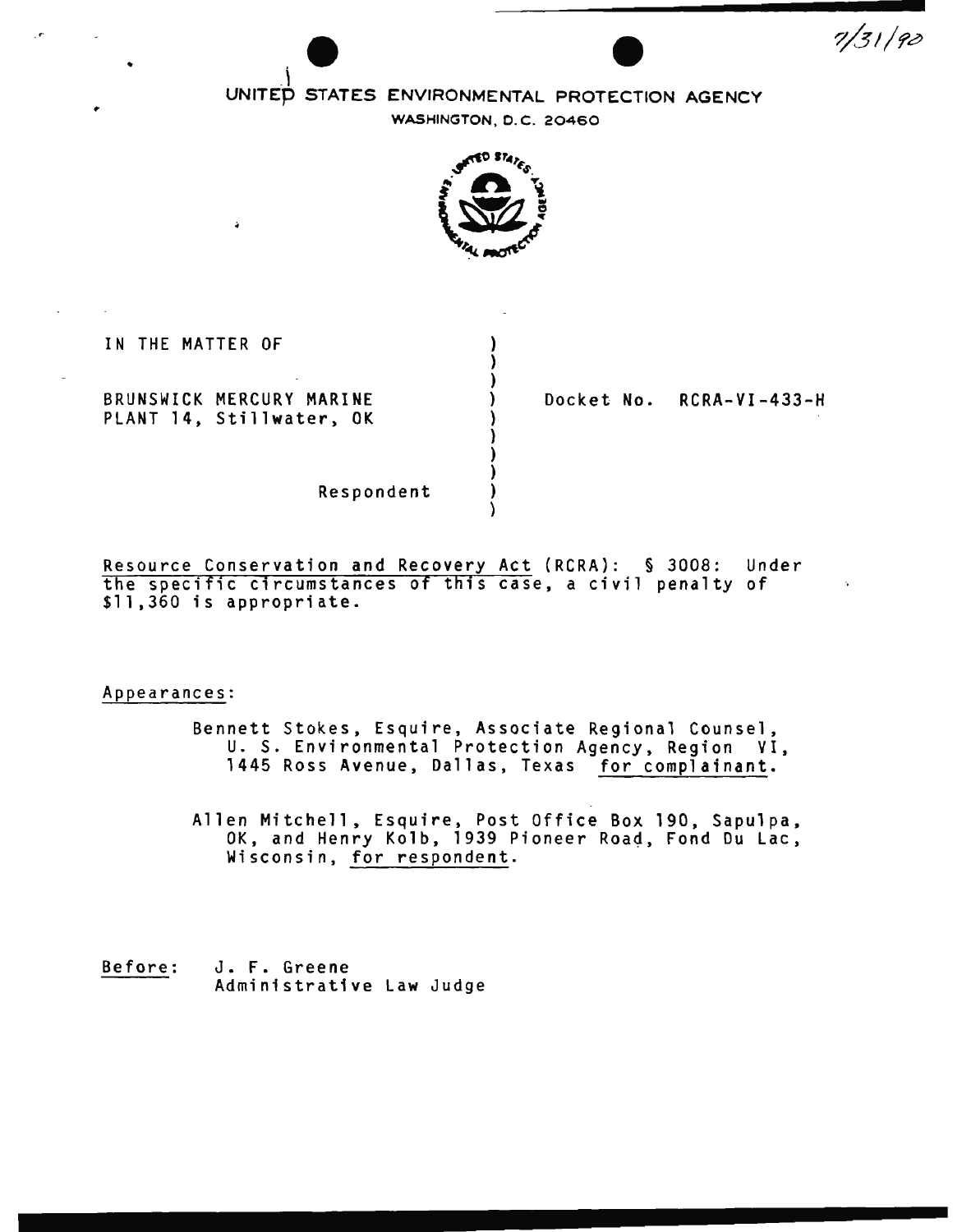# INITIAL DECISION

This proceeding was brought pursuant to section 3008 of the Solid Waste Disposal Act, as amended by the Resource Conservation and Recovery Act, as amended, 42 U.S.C. § 6928 (hereinafter "RCRA" or "the Act"). Section 3008(a)(2) of the Act, 42 U.S.C. § 6928(a)(2), provides that the United States Environmental Protection Agency, (hereinafter "EPA" or "complainant"), may, after notifying the State, enforce the requirements of Subtitle C of RCRA in a State which has received authorization to carry out a hazardous waste management program under section 3006 of RCRA, 42 U.S.C. § 6926.

From January 14, 1981 through June 24, 1983, the State of Oklahoma received authorization to carry out various phases of the federal hazardous waste management program. Eventually, on January 10, 1985, Oklahoma was granted final authorization, as published in the Federal Register, Vol. 49, No. 250, page 50362, and is currently authorized to carry out its own hazardous waste management program.

EPA gave the required notice to the State on June 12, 1984, of the enforcement action involved herein. Subsequently, a Complaint, Compliance Order and Notice of Opportunity for Hearing issued. charging Brunswick-Mercury Marine Plant #14 (hereinafter "respondent"), in Stillwater, Oklahoma, with

2

•

 $\ddot{\text{}}$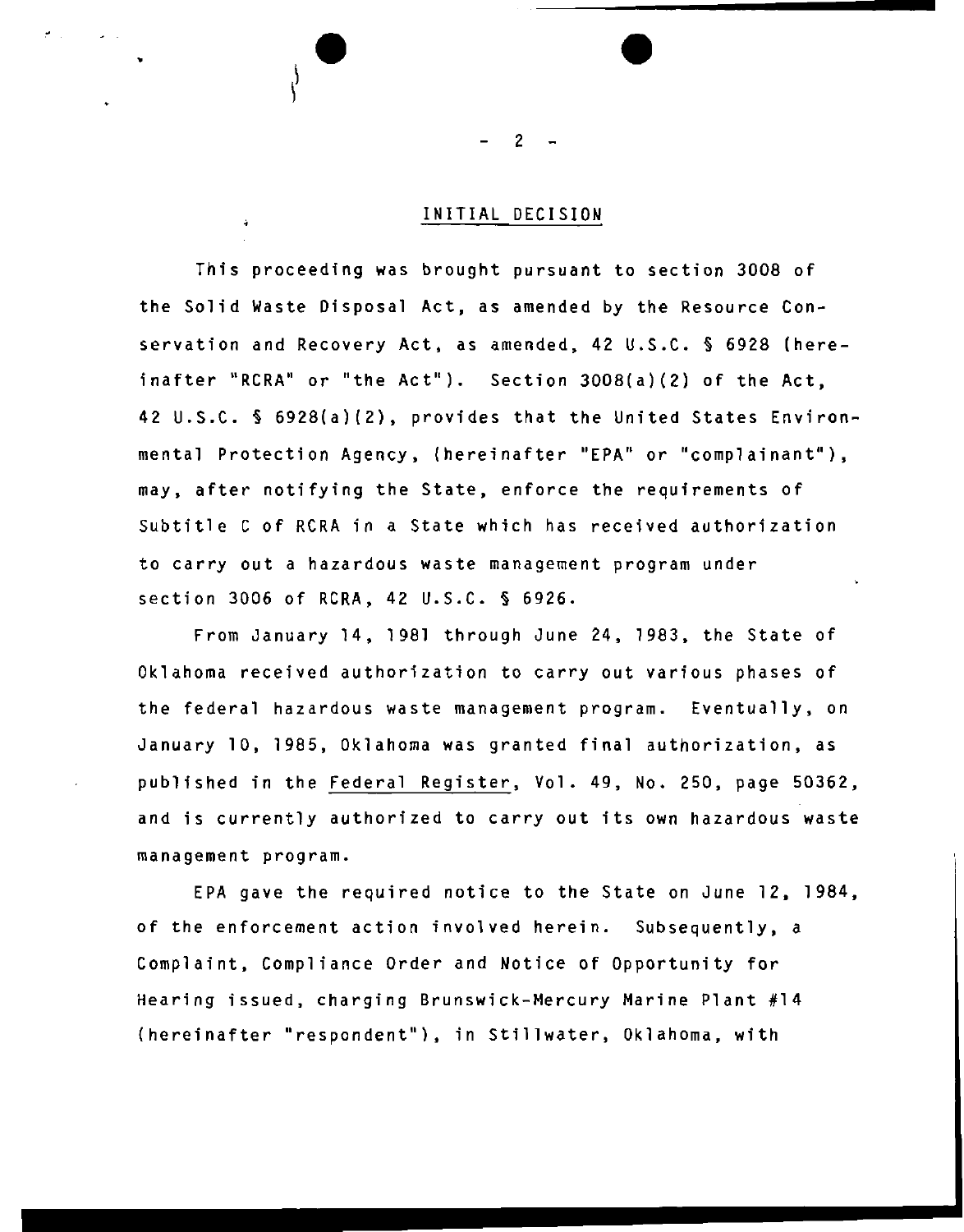violations of certain requirements of RCRA and regulations, promulgated thereunder, as well as Sections 1-2001 through 1-2014 of the Oklahoma Controlled Industrial Waste Disposal Act, Okla. Stat. Ann. Title 63 (West 1981), and regulations promulgated pursuant thereto as the Rules and Regulations for Industrial Waste Management (hereinafter "Rule" or "Rules"). These statutes and regulations govern the treatment, storage, and disposal of hazardous wastes.

Specifically, the complaint charges that respondent committed the following violations: (1) failure to have an adequate written waste analysis plan at the facility, in violation of 40 C.F.R. § 265.13(b) and Rule 7.1.6; (2) failure to have an adequate written inspection schedule at the facility, in violation of 40 C.F.R. § 265.15(b) and Rule 7.1.6; (3) failure to have adequate documents pertaining to job positions, descriptions, and training at the facility, in violation of 40 C.F.R. § 265.16 and Rule 7.1 .6; (4) failure to have an adequate closure plan at the facility, in writing, in violation of 40 C.F.R.  $\S$  265.112(a) and Rule 7.1.6; and (5) failure to implement a proper groundwater monitoring program, in violation of 40 C.F.R. § 265.90(a) and Rule 7.1.6.

In its answer, respondent denied the alleged violations involving its waste analysis plan, inspection schedule, and training records, and pleaded that revised versions of these

3

<sup>r</sup> , .f ' •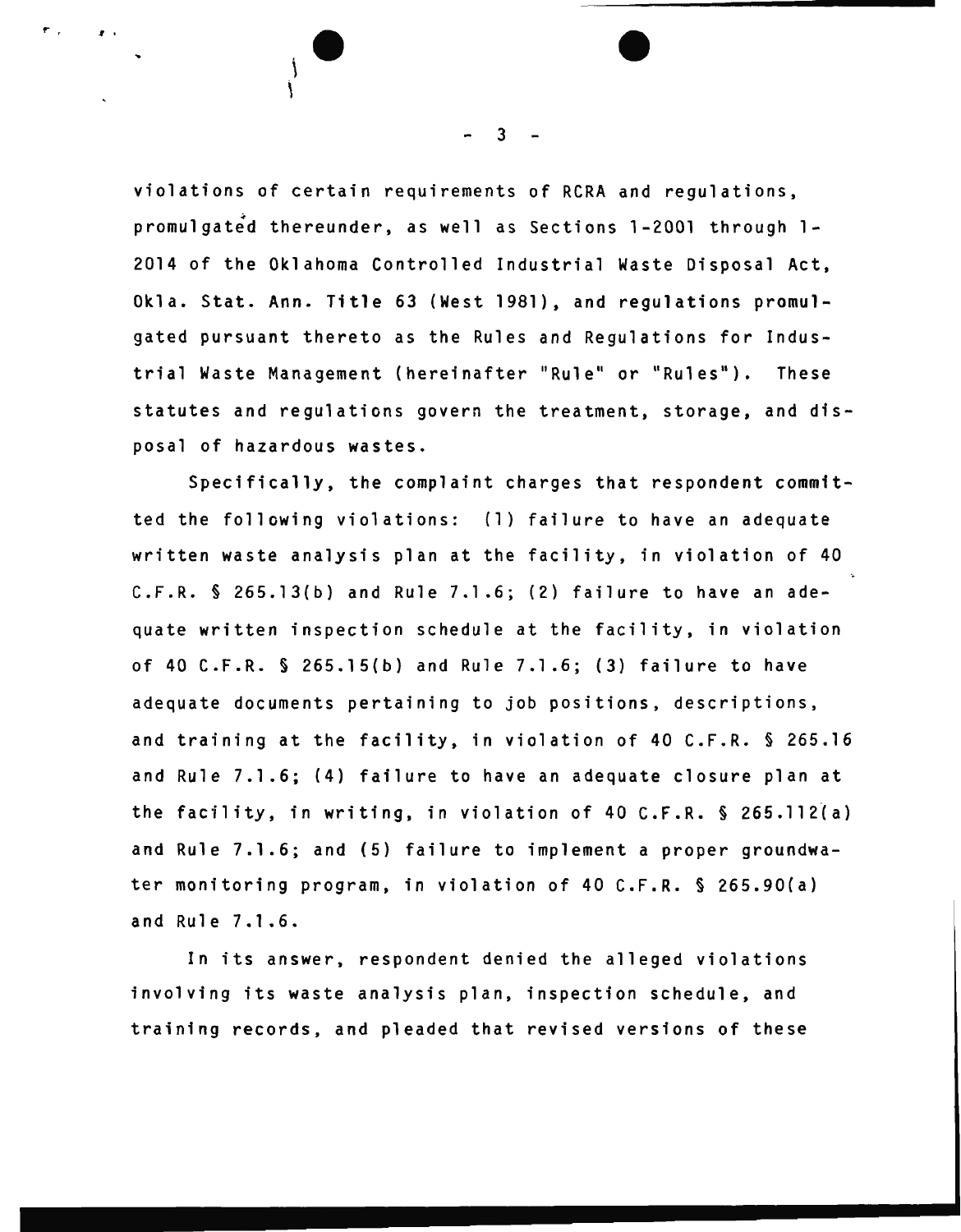documents, which purportedly complied with the regulations, had been submitted to the Oklahoma State Department of Health (hereinafter "OSDH"). Respondent specifically denied the closure plan charge, stating that it had revised its plan to conform with the regulations. Respondent also specifically denied that its groundwater monitoring system was inadequate. Several arguments in favor of the adequacy of its existing system were offered.

Respondent's renewed motion that this matter be dismissed for lack of formal notice of the deficiencies noted in its complaint at least thirty days prior to issuance of the enforcement action is hereby denied. This motion was denied by Order dated June 26, 1985, and again at the original hearing. (TR 9) For the same reasons expressed in the Order and at the hearing, respondent's motion is again denied.

Respondent is a corporation which owns and operates a facility located in Stillwater, Oklahoma to construct and produce outboard engines and stern drives. The facility has a waste water treatment system which contains a chromium destruction unit; the unit converts hexavalent chromium into trivalent chromium hydroxide sludge, which is then stored on site in a clay-lined surface impoundment identified by respondent as the Controlled Industrial Waste Storage Site (CWSS). This waste water treatment sludge is a listed hazardous waste, and bears EPA hazard-

4

 $\overline{\phantom{a}}$ 

r '

 $\cdot$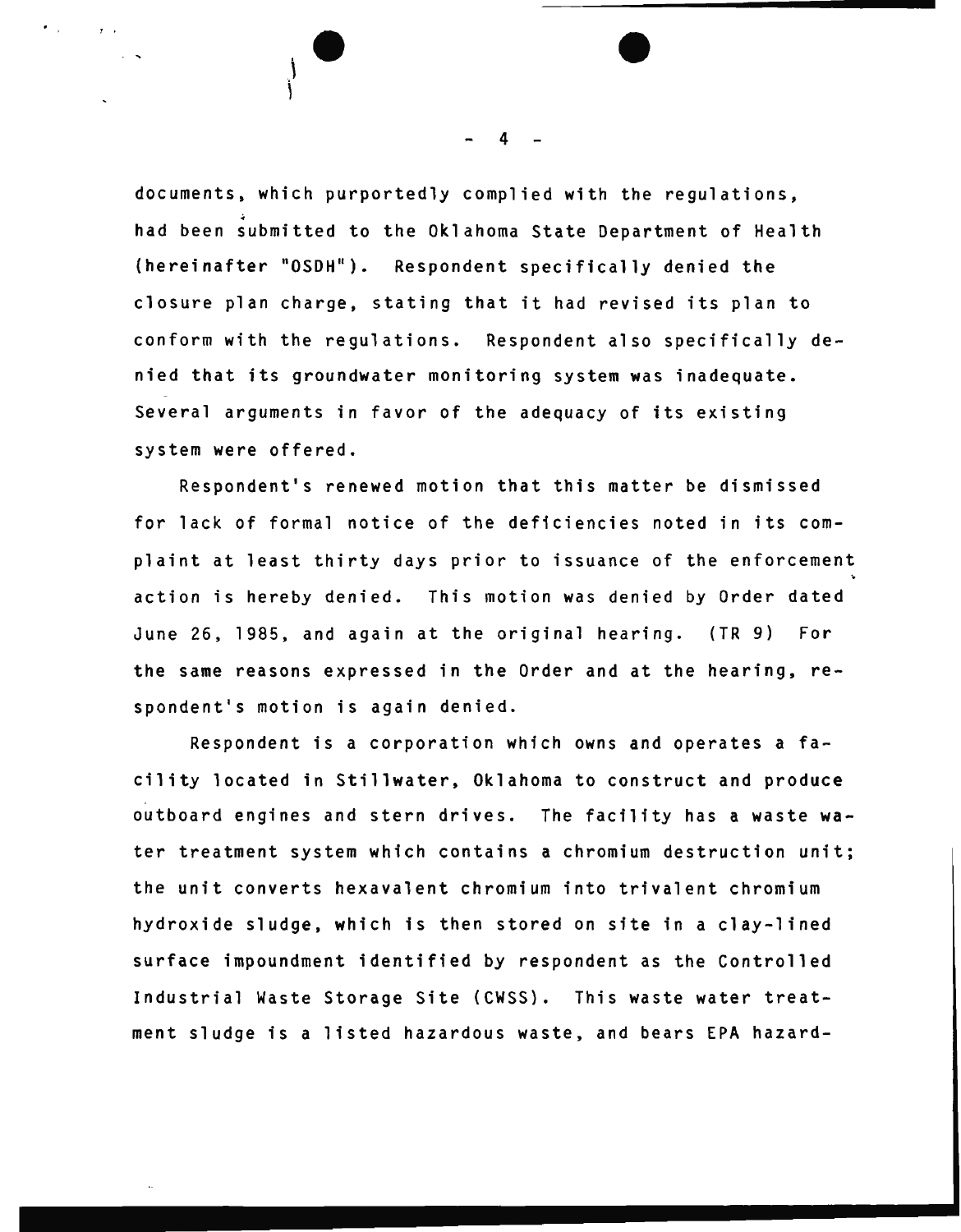dous waste number F019. 1/

The alleged violations which are the subject of this action were first noted during an inspection of respondent's facility by EPA and OSDH on December 9, 1983. The alleged violations were then reported to respondent by letter dated February 6, 1984. A second inspection of the facility took place on May 17, 1984, during which the same violations were again noted.

# DISCUSSION AND CONCLUSION

# a. Waste Analysis Plan

Complainant contends that respondent violated 40 C.F.R. § 265.13{b), which requires the owner or operator of a facility that treats, stores or disposes of hazardous waste, to develop and follow a written waste analysis plan. Such plan must describe the procedures which will be used to carry out and comply with the general waste analysis regulations. Specifically, complainant's hazardous waste inspector testified that, during the May 17, 1984 inspection of the facility, respondent's waste analysis plan did not specify the following: parameters for which each hazardous waste was to be analyzed, the test methods which

*]\_/* See 40 CFR § 261.31.

5

I • • •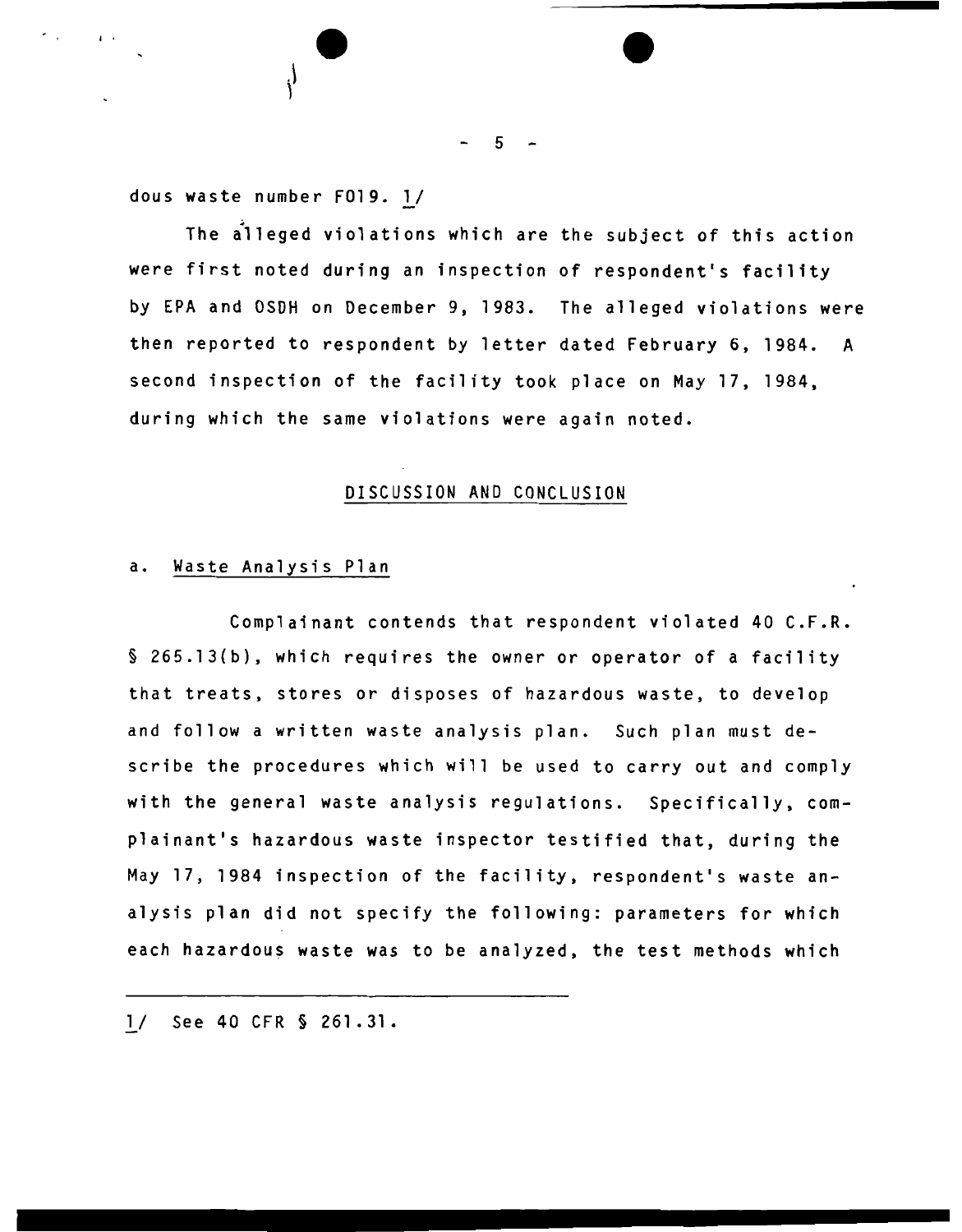would be used to test for these parameters, and the sampling method which would be used to obtain a respresentative sample of the waste to be analyzed. (CX 1; TR 23) This information is specifically rquired by 40 C.F.R.  $\S$  265.13(b) (1)-(3) to be ineluded in the waste analysis plan. The testimony also shows that these alleged violations had been noted during a December 9, 1983 inspection. (CX 29; TR 27-28)

Respondent argues that it had a waste analysis plan in effect at the time of the December, 1983. inspection which OSDH had found acceptable on March 8, 1983. The record shows that OSDH did inspect the facility on November 8, 1982 and notified respondent on December 9, 1982 that a waste analysis plan was required. (RX 2) Respondent submitted a plan, and, by letter dated March 8, 1983, OSDH replied that this area of noncompliance had been corrected. (RX 2C)

However, on February 6, 1984, OSDH notified respondent that as a result of the December 9, 1983 inspection, OSDH and EPA had determined that the waste analysis plan at the facility was not adequate. Respondent's plant engineer replied to this notification by letter dated March 2, 1984, pointing out that the waste analysis plan had been acceptable in March, 1983. {RX 27) In this letter, respondent also stated that whatever had to be done to comply with the State and federal regulations

6

 $\bullet$   $\overline{\bullet}$ 

 $\mathbf{L}$ 

 $\mathcal{L} = \mathcal{L}$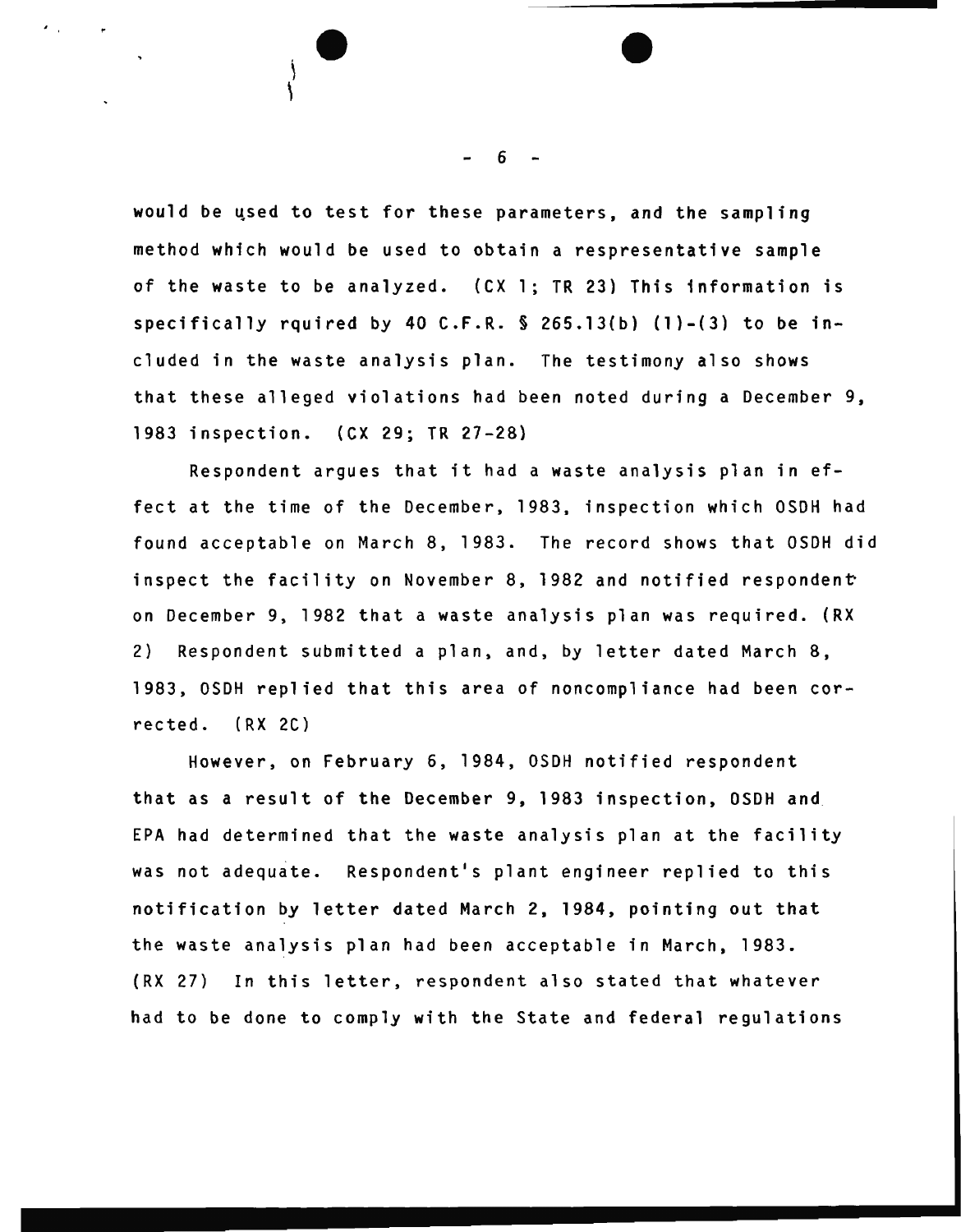would be done. (Id.}

 $\Delta \sim 1$ 

 $\bigg\}$ 

No revision had been made to the plan, however, by the time of the subsequent inspection two months later, more than three months after the notification by OSDH of the violation. (CX 1; TR 23) In its answer to the complaint, respondent maintained that the waste analysis plan has since been amended and now conforms with the applicable rules and regulations.

Complainant has presented direct evidence that the plan did not contain information which the regulations specifically require. Respondent does not argue that this evidence cannot be relied upon or is inaccurate; rather, it states that this same plan was previously acceptable and that it was amended subsequently to meet complainant's objections. This defense does not go to the issue of whether the plan at the facility during the two EPA inspections contained all of the information required by the regulations. Accordingly, since the only direct evidence on this point indicates that respondent's waste analysis plan did not fully comply with the regulations at the time of inspection, it must be found that a violation of § 265.13(b) has been established.

# b. Inspection Schedule.

Complainant charges that respondent also violated 40 C.F.R. § 265.15. That regulation requires the owner or opera-

7

**•**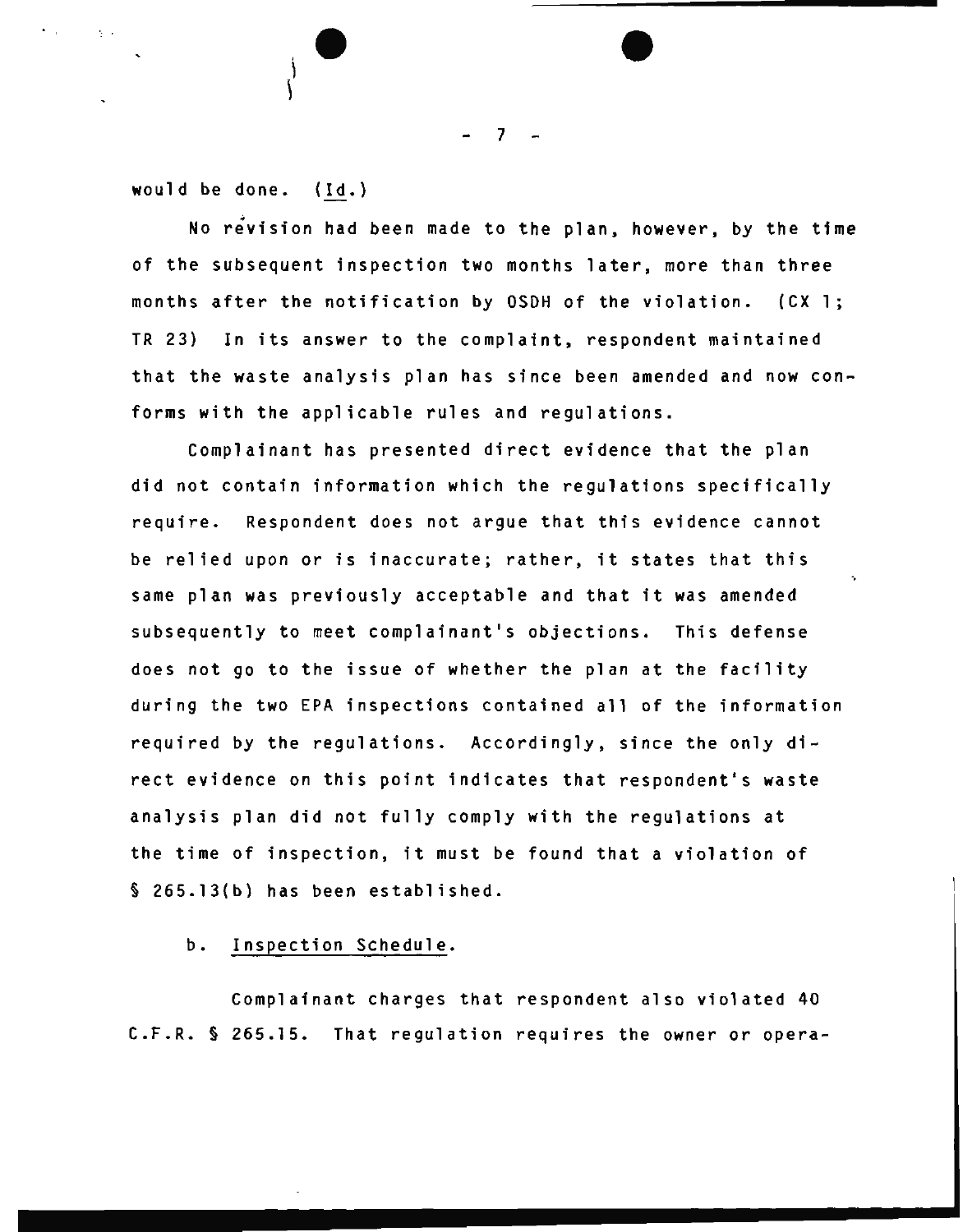tor of a facility that treats, stores or disposes of hazardous waste to develop and follow a written schedule for inspecting all monitoring equipment, safety and emergency equipment, security devices, and operating and structural equipment that are important to preventing, detecting or responding to environmental or human health hazards. 40 C.F.R. § 265.15(b)(l). This regulation also requires that the schedule must identify the types of problems, such as malfunctions or deterioration, which are to be looked for during inspections. 40 C.F.R. § 265.15(b)(3).

Complainant's inspection report indicates that respondent did maintain a log that included the date and time of inspections, name of the inspector, and notations of observations made. However, respondent did not maintain a written schedule calling for inspection of its monitoring equipment, safety and emergency equipment, security devices, and operating and structural equipment, according to complainant's inspection report. (CX 1) Testimony supports the inspection report (TR 26k). Further, respondent's schedule did not identify the types of problems, such as malfunctions or deterioration, to be looked for during an inspection. (CX 1) These same violations are noted in the report .of the May 17, 1984 inspection. (CX 1)

Respondent argues that it had provided the OSDH with an inspection log as a result of an inspection on October 16, 1981. The record shows that OSDH accepted respondent's log by letter

8

; ' ~ ' • •

 $\mathcal{L}$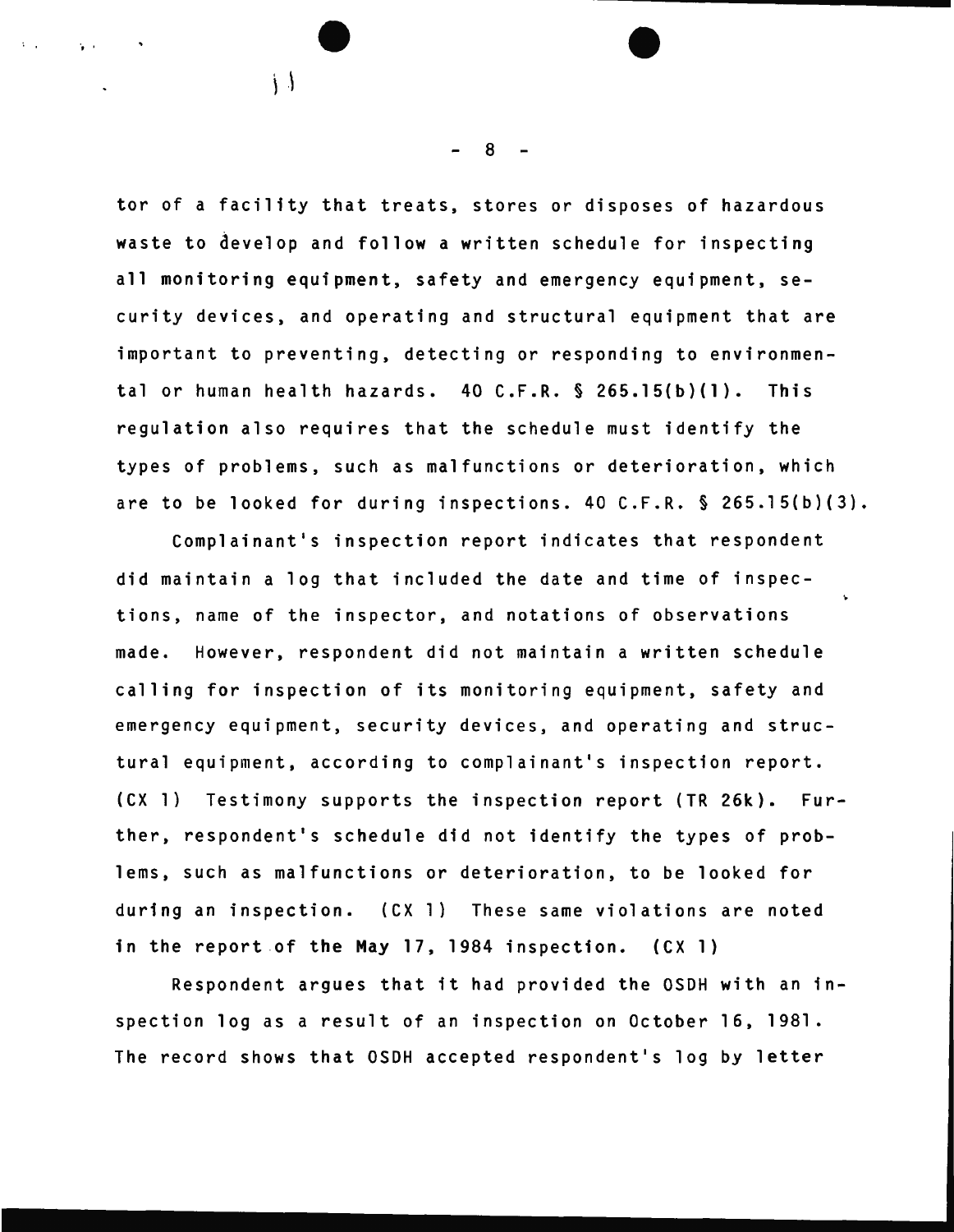dated October 4, 1982; no mention was made that the log was inadequate during the November 8, 1982 inspection by OSDH. (RX lA, 2)

On February 6, 1984, however, OSDH notified respondent that, as a result of the December 9, 1983 inspection, OSOH and EPA had determined that the inspection log at the facility was inadequate for the reasons subsequently charged in the complaint. Respondent replied that the inspection log had been previously accepted by OSOH but that respondent would do whatever was necessary to comply with the State and federal regulations. (RX 27} However, no revision had been made by the date of EPA's inspection. (CX 1; TR 26) In its answer to the complaint, respondent states that it has revised and amended its inspection schedule and submitted it to OSDH. Respondent also maintains that this revised schedule complies with the regulations.

Complainant presented direct evidence that the inspection schedule did not contain information which the regulations spec ifically require. Respondent does not argue this point; rather, it states that the schedule was previously acceptable and that the schedule was subsequently amended to meet complainant's objections. This does not, however, go to the issue of whether the schedule at the facility during EPA inspections contained all the information required by the regulations. Accordingly, since the only direct evidence on this point indicates that re-

9

,. ,· ' • •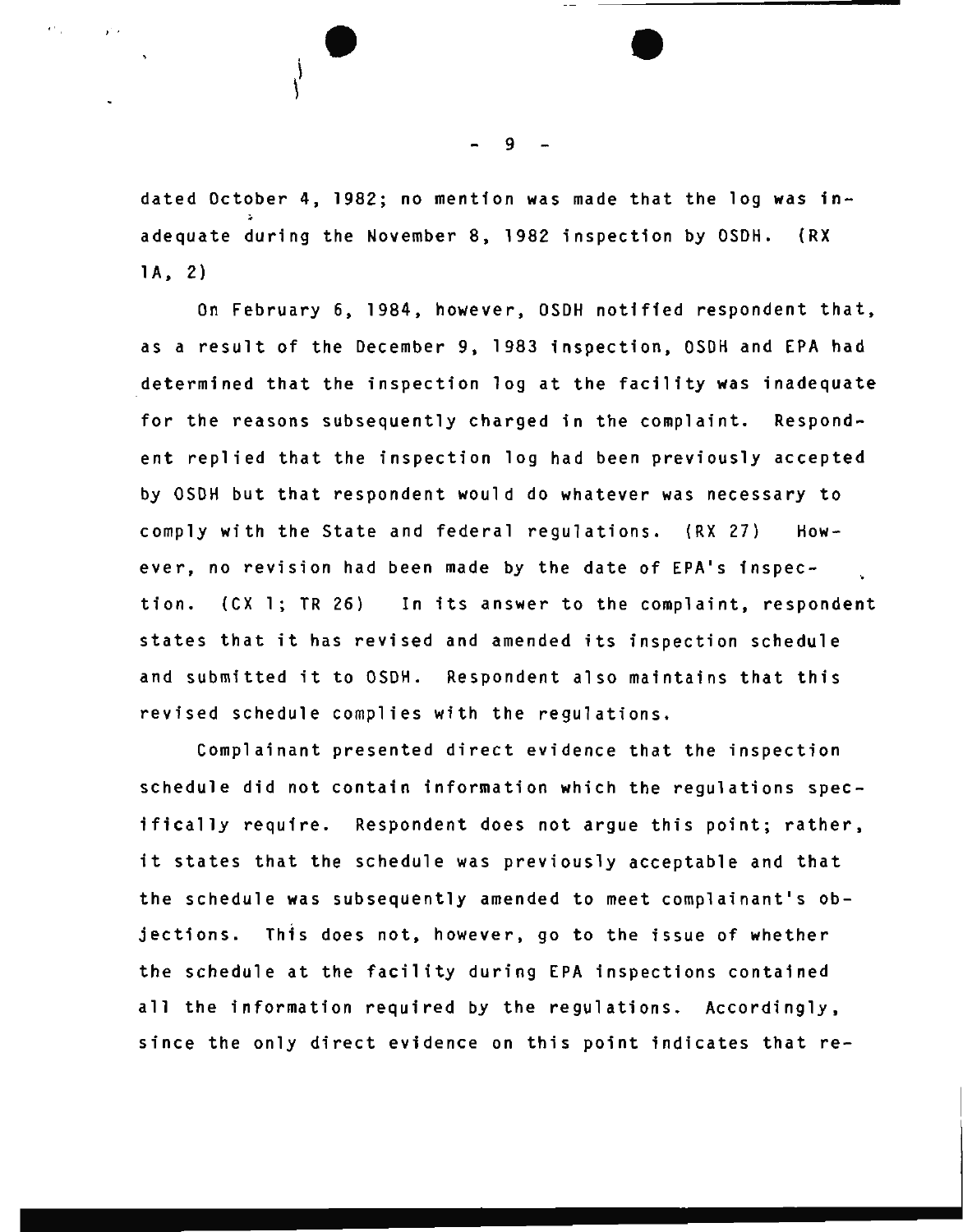spondent's inspection schedule did not comply with the regulations, it is found that a violation of§ 265.15(b)(l) and (3) has been established.

### c. Documents for Personnel Training.

; ' ) ' •

Complainant charges that respondent also violated 40 C.F.R. § 265.16. That section requires that facility personnel successfully complete a program of classroom instruction or on-thejob training that teaches them to perform their duties in such a way as to ensure the facility's compliance with the regulations.  $40$  C.F.R. § 265.16(a)(1). This regulation also requires. that certain documents relating to job titles, job descriptions, and descriptions and documentation of the required training be kept at the facility.  $40$  C.F.R.  $\S$  265.16(d).

Complainant's inspector testified that respondent did not have a personnel training program at the time of the inspection, (TR 27), and that, although there was documentation of a program at the facility during the subsequent inspection, the documents were not sufficient to meet the regulations. (Id.) The testimony shows that the program in effect at the time of the later inspection included only management personnel. No records of training involving the hourly employees was included in the program. (Id.)

 $10 -$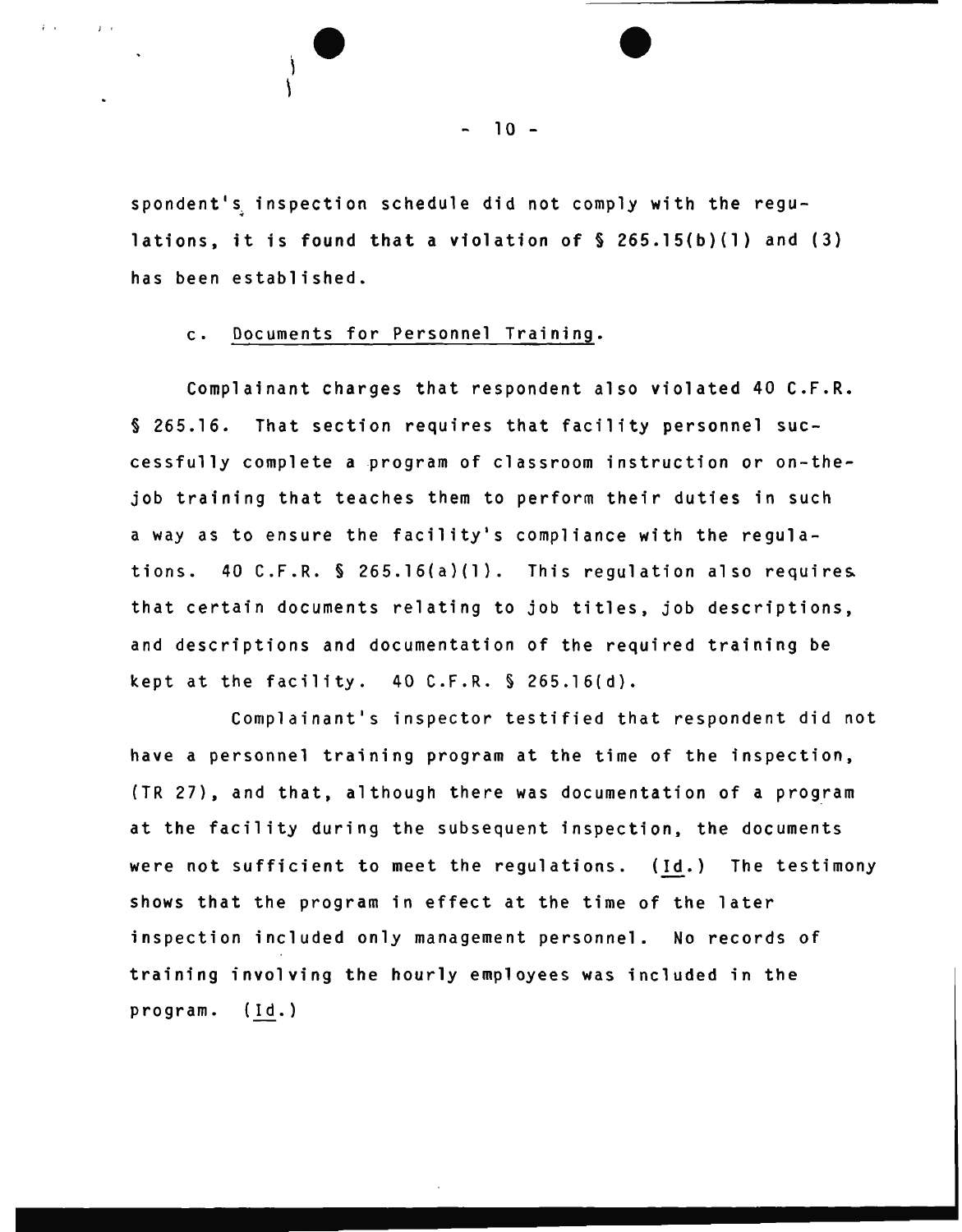The report of the December 9, 1983 inspection however, indicates that there was documentation of a personnel training program at the facility. The only indication of a violation is a hand-written notation which reads "not adequate." (CX 29) The report of the subsequent May 17, 1984, inspection notes the presence of the required documentation but also notes that the training program was administered only to management personnel. (CXl)

Respondent argues that it instituted a personnel training program in response to a November 8, 1982, inspection which OSDH accepted in March, 1983. The record does indicate that OSDH inspected the facility on November 8, 1982 and notified respond- $\stackrel{\cdot}{\cdot}$ ent on December 9, 1982 that it must to train its personnel at the facility. (RX 2) Respondent instituted a training program, and, by letter dated March 8, 1983, OSDH stated that this area of noncompliance had now been corrected. {RX 2C)

On February 6, 1984, however, OSDH notified the respondent that as a result of the December 9, 1983 inspection, the OSDH and the EPA had determined that the personnel training records had to be amended to include job titles and descriptions of employees involved with hazardous waste management. (RX 3) Respondent replied to this notification, as it had to notification of the alleged violations involving the waste analysis plan and inspection schedule, by letter dated March 2, 1984,

11

•

,.

 $\vert$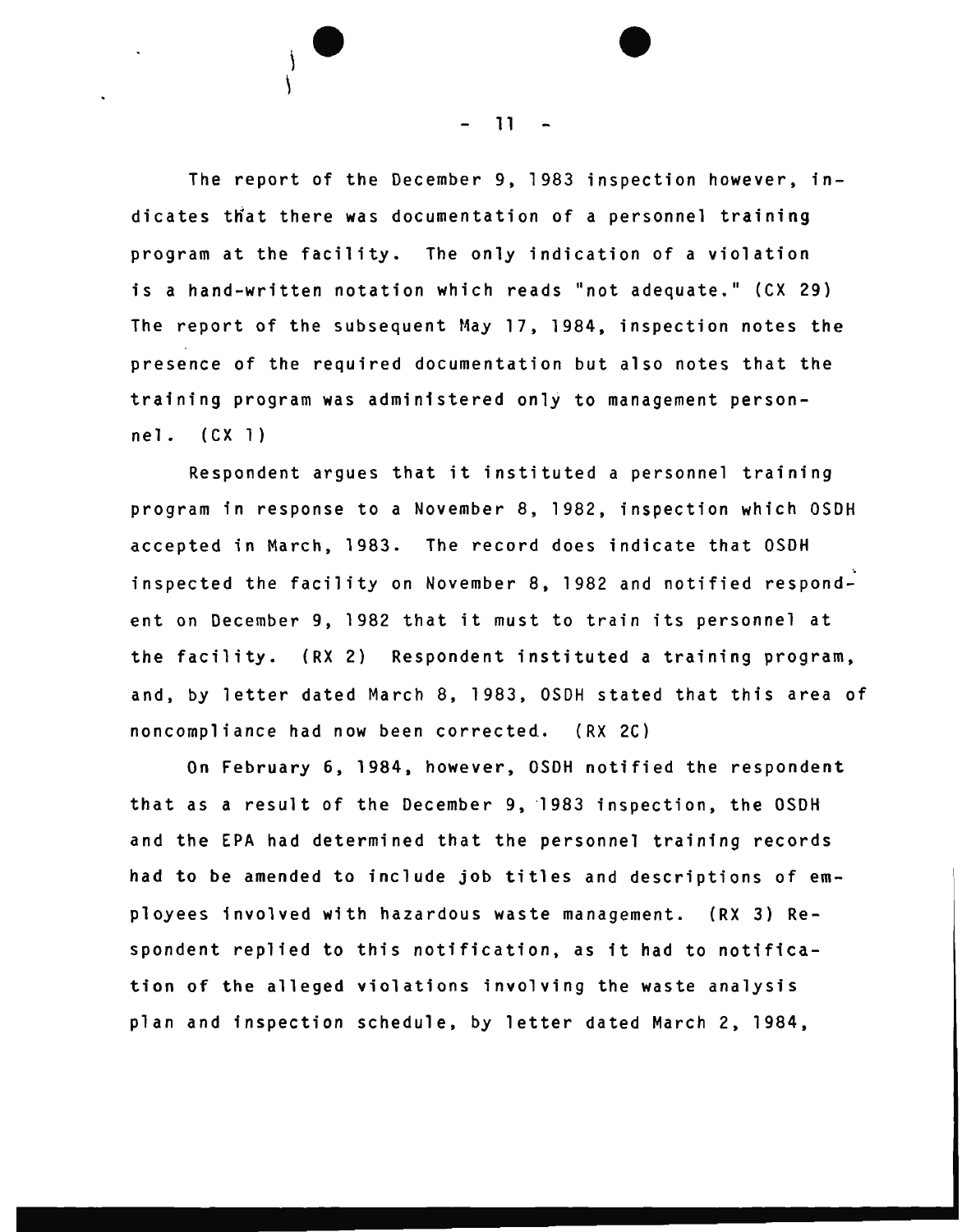pointing out that the training program had been accepted by OSDH, but that respondent would do whatever was necessary to comply with the State and federal regulations. (RX 27)

In the set of  $\overline{\phantom{a}}$ 

Although revisions were made to the program, it was still considered inadequate during the May 17, 1984 inspection, since the plan included only management personnel and did not provide for training of hourly employees. (CX 1)

The evidence concerning whether the training program in place at the time of the December 9, 1983 inspection met the regulations is contradictory. Complainant's inspector testified that no program was in place; the report of the inspection, however, indicates that a program was in place, but that it was<sup>\*</sup> not adequate. No specifics are given. The letter from OSOH of February 6, 1984 states that the training record must be amended to include job titles and descriptions, but the report of the December 9, 1983 inspection indicates that the records contained job title and descriptions. Given these discrepancies, a violation of 40 C.F.R. § 265.16 at the time of the December 9, 1983 inspection cannot be found. However, the report of the May 17, 1984 inspection and complainant's testimony regarding this inspection, are consistent. Both indicate that the training program at the facility during the later inspection included only management personnel and that no training program was in place

12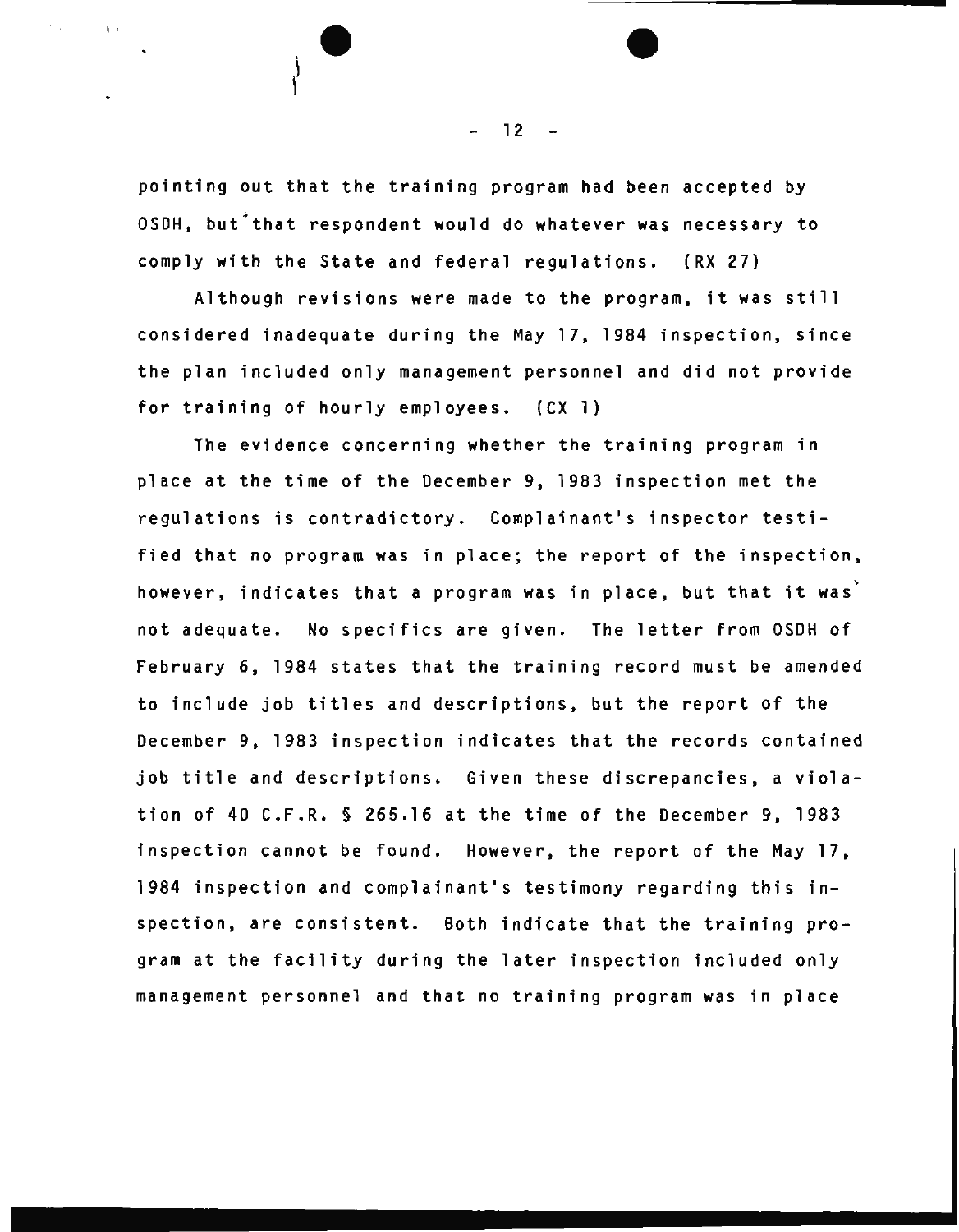for hourly employees. Section 265.16 applies, by its terms, to "facility personnel." 40 C.F.R.  $\S$  265.16(a)(1). No basis appears for distinguishing management from hourly personnel in connection with training pursuant to this regulation.

It is a property of  $\overline{\bullet}$ 

In its answer to the complaint, respondent maintains that it has since amended its training documents, and that they now conform with the applicable rules and regulations. However, since complainant has presented direct evidence that the training program in effect during the May 17, 1984 inspection did not comply with the regulations, and respondent has not introduced evidence to the contrary, it is found that respondent was in violation of 40 C.F.R. § 265.16.

## d. Closure Plan.

Complaint also charges that respondent violated 40 C.F.R. § 265.112. This regulation requires among other things, that the owner or operator of a facility that treats, stores or disposes of hazardous waste must have a written closure plan. The plan must be kept with all revisions at the facility until closure is completed and certified. It must also identify those steps necessary to close the facility completely or partially at any point during its intended operating life. 40 C.F.R. § 265.112(a)

 $13 - -$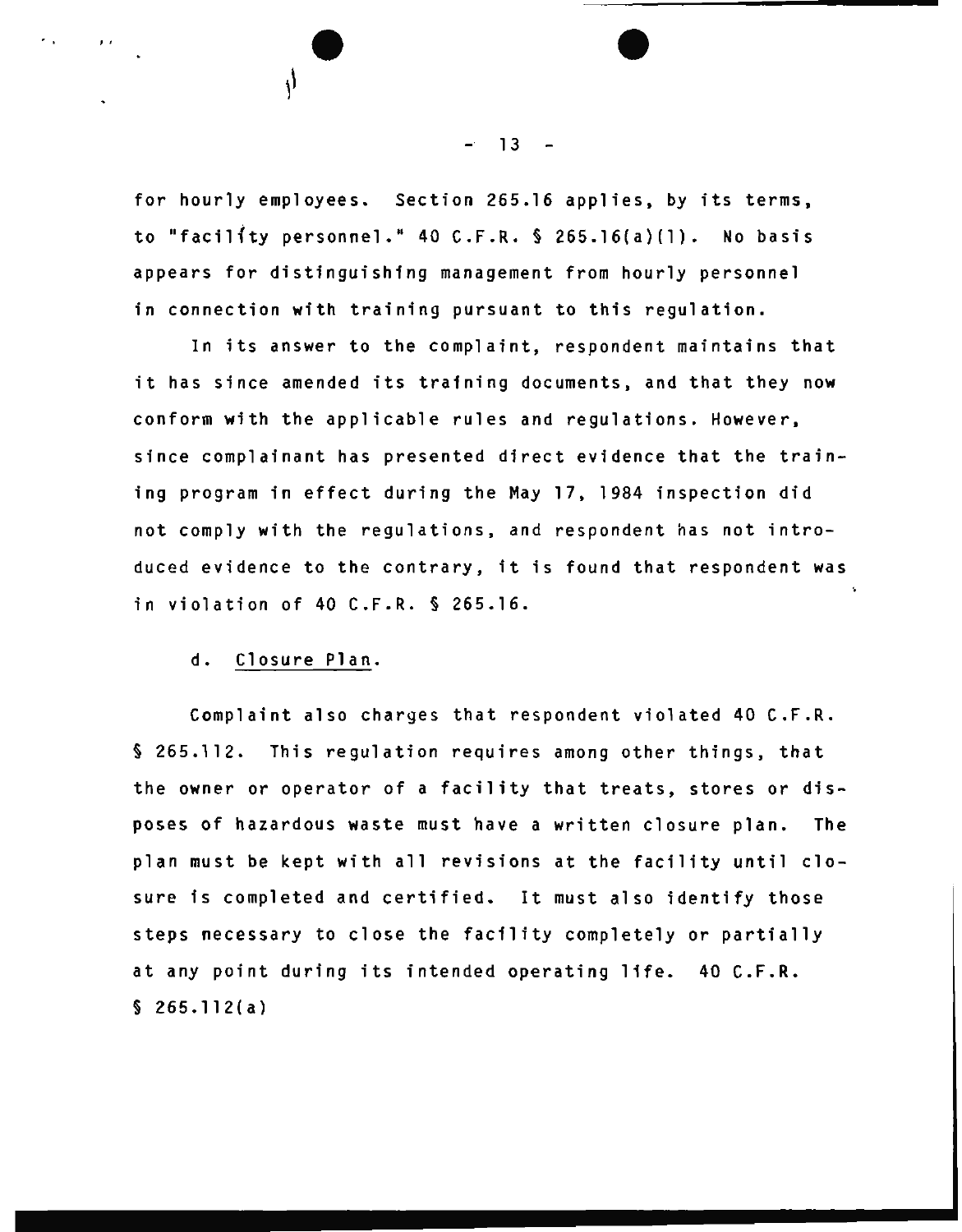Complainant's inspector testified that respondent's closure pian did not contain a description of decontamination of equipment used to handle hazardous wastes. (TR 23) However, the report of the December, 1983, inspection, suggests that the plan at the facility did contain such a description. (CX 29) Indeed, according to the checklist in the report, the only required information not in the plan was an estimate of the expected year of closure. (Id.) A handwritten notation at the end of the report says that the plan was "inadequate."  $(Id.)$ 

The report of the May, 1984, inspection does not specify any deficiencies in the closure plan, although this report does not include a checklist of the plan's contents. The only indication that the closure plan was considered inadequate is a handwritten note at the end of the report which states that the closure plan is "inadequate." {CX l} Yet another hand-written note states that the closure plan is attached to the report. However, no plan was attached to the report as submitted in evidence. (Id.)

Consequently, the only allegations of violations of 40 C.F.R. § 265.112(a) alleged by complainant which are supported by any evidence are the lack of an estimated date as to when the facility will be closed, and a lack of description of decontamination of equipment. Of these, the only evidence supporting the contention

14 -

—<br>●<br>

 $\mathcal{E}$ 

*1* r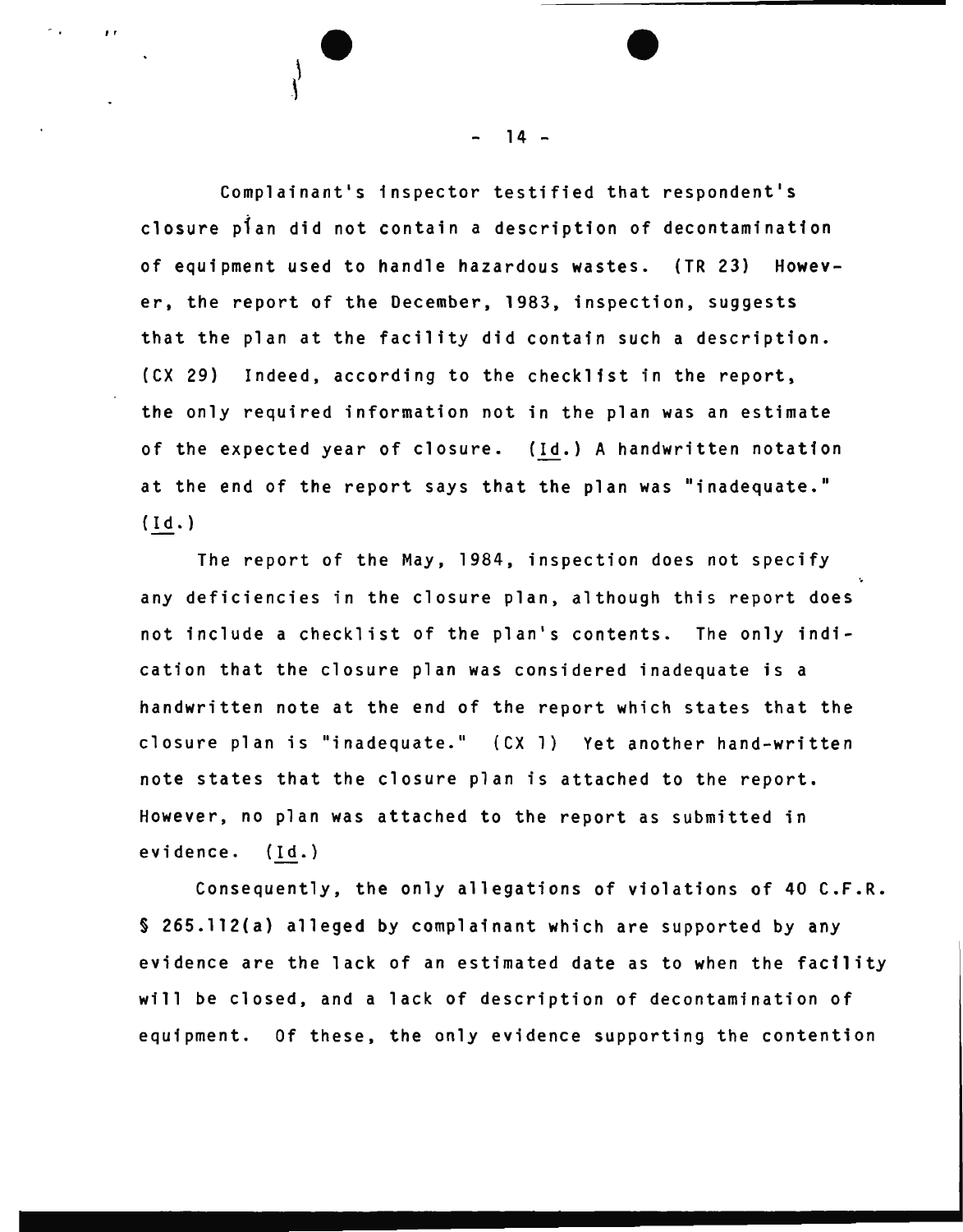that the plan did not contain a discussion of decontamination of equipment used in handling the hazardous waste is the testimony of complainant's inspector.

This testimony, however, is contradicted by the written report of the December, 1983, inspection. Further, the report of the May, 1984, inspection contains no documentation at all on this subject. The documentary evidence of the report, written contemporaneously with the inspection, must be considered more reliable than testimony given some time later. Accordingly, based upon the reports of the two inspections, and based further upon complainant's failure to explain why the reports make no mention of the lack of decontamination equipment information on the closure plan, if there was such a lack, it is found that respondent's closure plan was not inadequate in this connection.

The report of the December, 1983, inspection does, however, indicate that the plan did not contain an estimated year of closure. (CX 29) Such an estimate is required by subsection (a) (4) of 40 C.F.R. §265.112. The report of the May, 1984, inspection and the testimony contain no discussion on this point. Consequently, the only evidence on this issue indicates that the closure plan did not contain an estimated year of closure, as required by the regulations.

Respondent argues that a closure plan was in effect at the time of the December, 1983, inspection which OSDH had found ac-

15

 $\overline{\phantom{a}}$ 

 $\mathbf{I}$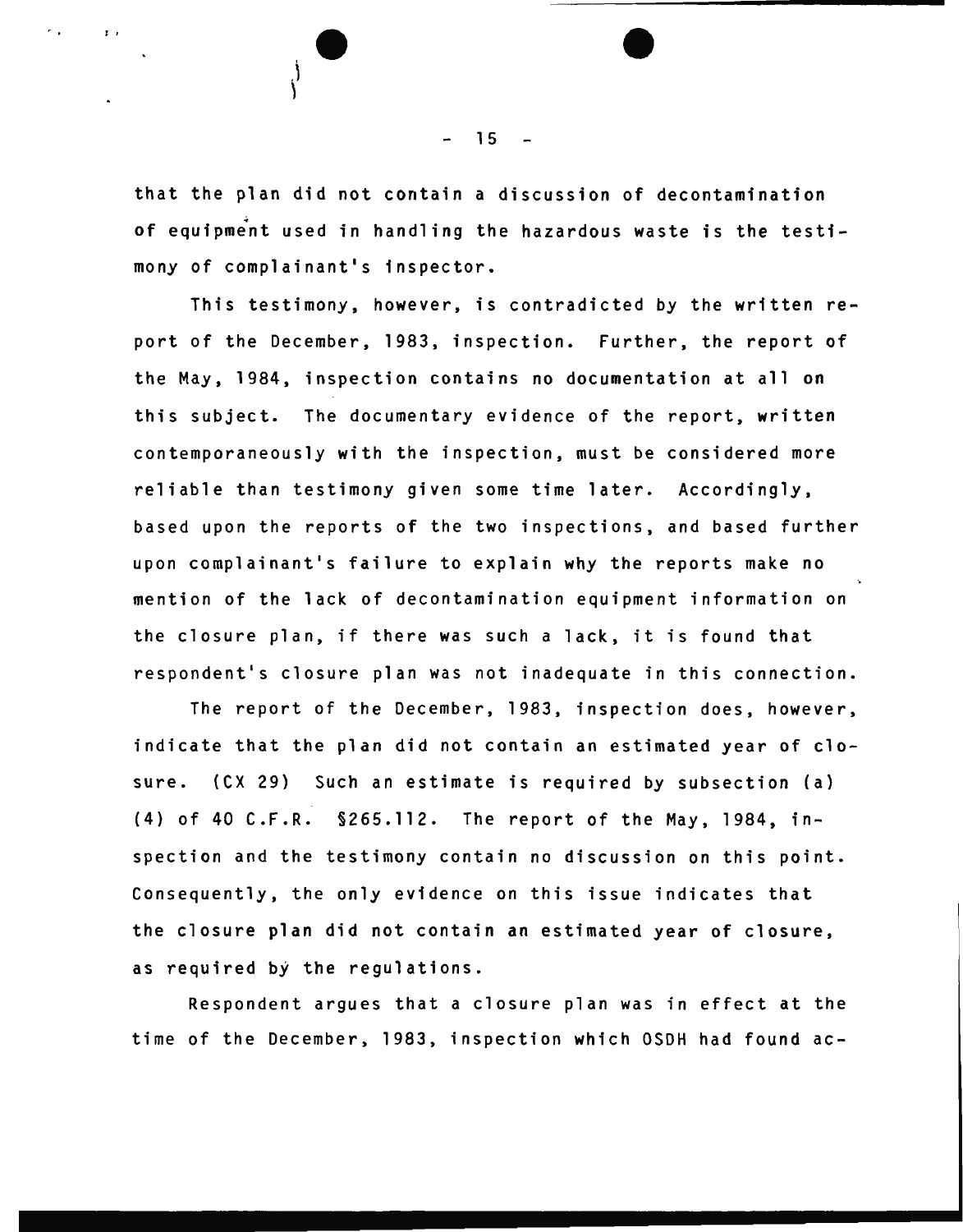ceptable on March 8, 1983. The record does indicate that OSDH inspected the facility in November, 1982, and notified respondent on December 9, 1982, that closure cost estimates for all elements in the plan had to be included (RX 2) Respondent submitted these estimates, and, by letter dated March 8, 1983, OSDH stated that this area of noncompliance had now been corrected. (RX 2C)

However, on February 6, 1984, OSDH notified respondent that as a result of the December, 1983, inspection, OSDH and EPA had determined that the closure plan at the facility was inadequate because, among other reasons, it did not include an estimated year for closure. (RX 3) Respondent•s plant engineer replied by letter dated March 2, 1984, that the closure plan had been acceptable in March, 1983. (RX 27) but also stated that respondent would do whatever was necessary to comply with the State and federal regulations. (Id.) No revision had been made to the plan, however, by the time of the May, 1984, inspection. (CX 1; TR 23) In its answer to the complaint, respondent mainrespondent maintains that it has since amended its closure plan, and that now it conforms with the applicable rules and regulations. Nothing in the record contradicts this contention.

Complainant has presented direct evidence that the plan did not contain information which the regulations specifically require.

16

 $\begin{array}{ccc} \mathbf{0} & \mathbf{0} & \mathbf{0} & \mathbf{0} & \mathbf{0} & \mathbf{0} & \mathbf{0} & \mathbf{0} & \mathbf{0} & \mathbf{0} & \mathbf{0} & \mathbf{0} & \mathbf{0} & \mathbf{0} & \mathbf{0} & \mathbf{0} & \mathbf{0} & \mathbf{0} & \mathbf{0} & \mathbf{0} & \mathbf{0} & \mathbf{0} & \mathbf{0} & \mathbf{0} & \mathbf{0} & \mathbf{0} & \mathbf{0} & \mathbf{0} & \mathbf{0} & \mathbf{0} & \mathbf$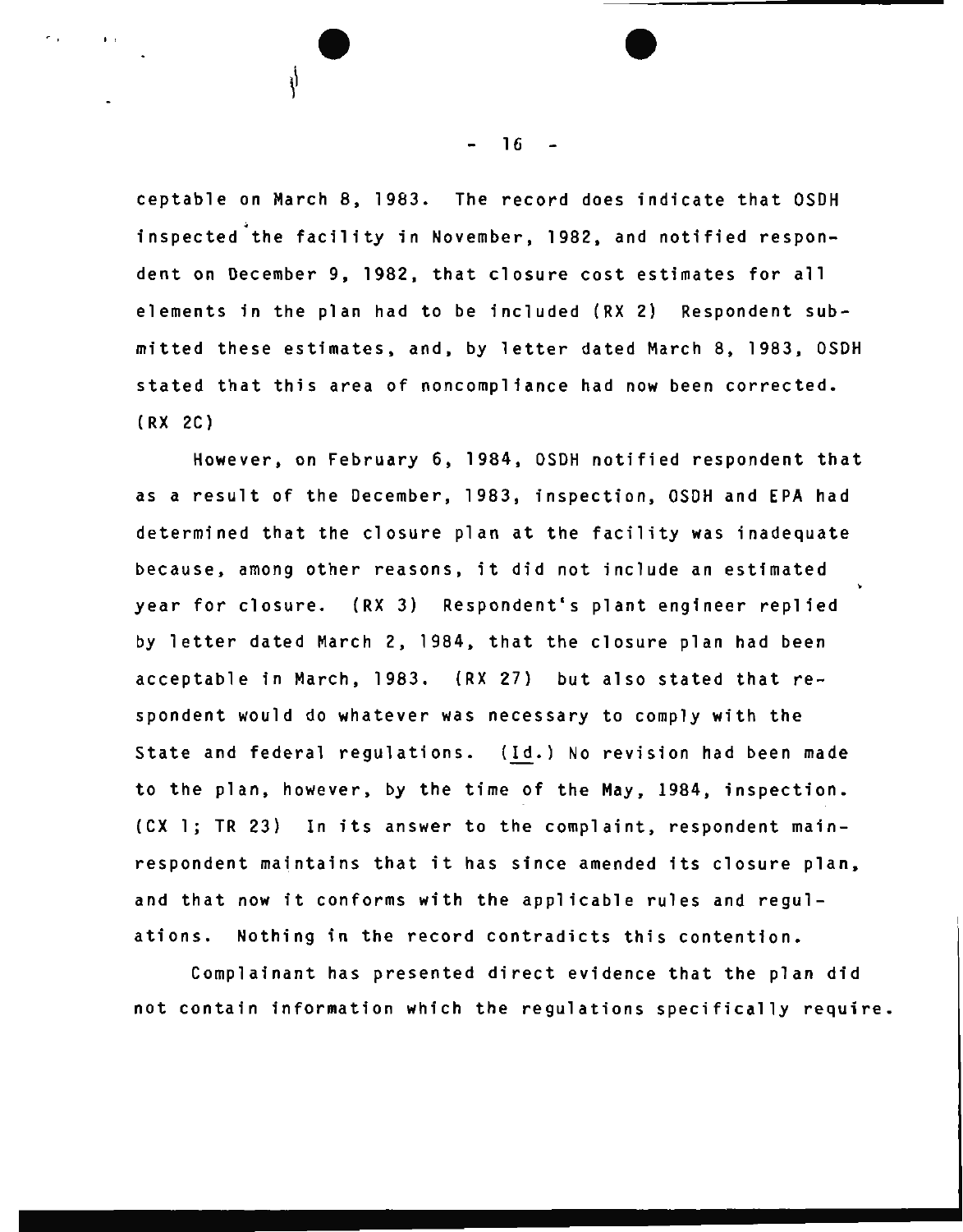Respondent does not meet this evidence; rather, it states that this same plan was previously acceptable but was subsequently amended to meet complainant's objections. This argument does not go to the issue of whether the plan at the facility contained all the information required by the regulations at the time of inspection. Accordingly, since the only direct evidence on this point is that respondent's closure plan did not contain an estimated year of closure, it is found that respondent violated 40 C.F.R. § 265.13(b).

# e. Groundwater Monitoring System.

 $\begin{array}{ccc} \ddots & \ddots & \ddots \end{array}$ 

The complaint charges that respondent also violated 40 C.F.R. § 265.90(a). This section states that the owner or operator of a surface impoundment which is used to manage hazardous waste must implement a groundwater monitoring program capable of determining the facility's impact on the quality of groundwater in the uppermost aquifer underlying the facility.

The standards used to determine whether a groundwater monitoring system is adequate are set out in 40 C.F.R. § 265 . 91. This section requires the installation of at least one upgradient well (i.e., in the direction of increasing static head) sufficient to yield groundwater samples representative of background groundwater quality in the uppermost aquifer, unaffected by the facility. 40 C.F.R. § 265.91(a)(1). This section also

17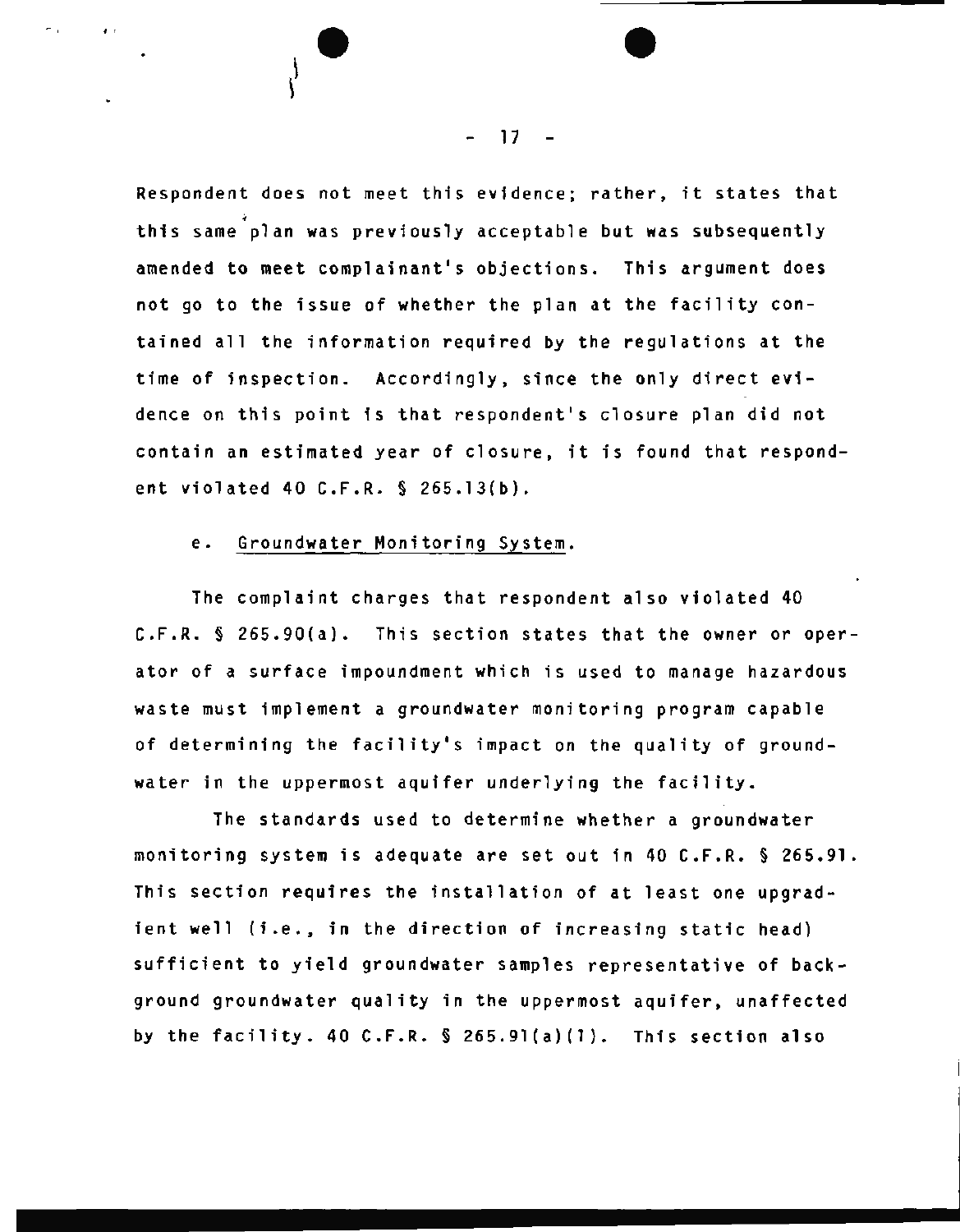requires the installation of at least three downgradient wells (i.e., in~the direction of decreasing static head), sufficient to ensure that they immediately detect any statistically significant increase in amounts of hazardous waste or its constituents that migrate from the waste management area to the uppermost aquifer. [Id. at (b)].

In order to determine whether the groundwater samples taken from the wells show contamination greater than the background levels, section 265.92 requires owners or operators to obtain and analyze samples from the groundwater sampling and analysis plan. 40 C.F.R. § 265.92(a). The plan must include means to determine the concentration or value of at least thirty - one parameters specified in the regulation and its appendices.  $[Id. at (b)(1)-(3)].$ 

Complainant does not dispute that respondent has maintained four wells around the CWSS since its creation in 1977. The basis for the alleged violation is the charge that this system is incapable of determining the facility's impact upon the quality of groundwater in the uppermost aquifer. Complainant also contends that the system is inadequate because respondent failed to analyze groundwater samples for all the parameters specified in 40 C.F.R. § 265.92, thereby making it impossible to determine whether any increase in contaminants over background groundwater quality has occurred. Complainant points out further that the

18

 $\begin{pmatrix} 1 & 0 & 0 & 0 \\ 0 & 0 & 0 & 0 \\ 0 & 0 & 0 & 0 \\ 0 & 0 & 0 & 0 \\ 0 & 0 & 0 & 0 \\ 0 & 0 & 0 & 0 \\ 0 & 0 & 0 & 0 \\ 0 & 0 & 0 & 0 \\ 0 & 0 & 0 & 0 \\ 0 & 0 & 0 & 0 \\ 0 & 0 & 0 & 0 & 0 \\ 0 & 0 & 0 & 0 & 0 \\ 0 & 0 & 0 & 0 & 0 \\ 0 & 0 & 0 & 0 & 0 & 0 \\ 0 & 0 & 0 & 0 & 0 & 0 \\ 0 & 0 & 0 & 0 &$ 

'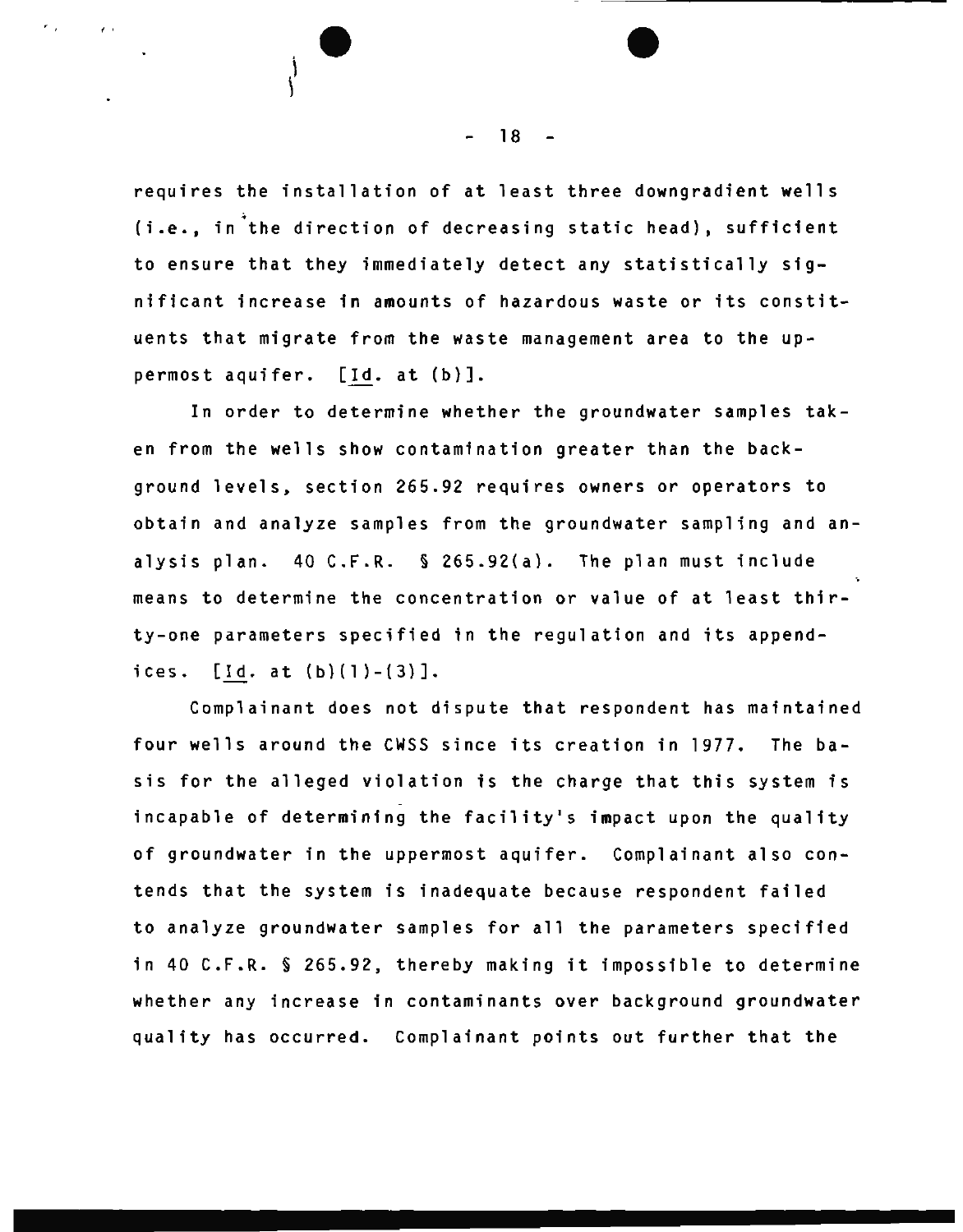wells have yielded water samples which show levels of hexavalent chromium in excess of those considered safe for drinking under the Safe Drinking Water Act.

As evidence that respondent's wells are incapable of determining the effect of the CWSS on the groundwater in the uppermost aquifer, complainant notes that the wells have dried up at various times since their installation. As such, it is argued, the wells were not drilled deep enough to intersect the uppermost aquifer.

There is evidence that some of the wells were dry for substantial periods since the effective date of RCRA and the groundwater monitoring regulations. Indeed, all of the wells were dry from January, 1981, until December, 1981, a period which encompasses the date the RCRA requirements became effective. (CX 26) Moreover, the west well went dry on July 9, 1983, and remained so at least through April, 1985; the east well went dry on September 28, 1983, and remained dry at least through April 15, 1985; and the south well went dry on January 24, 1984, and remained dry at least through January 24, 1985. (RX 39, 43)

It is not disputed that the wells were dry for long periods. Rather, respondent argues that the wells did intersect the uppermost aquifer, which respondent's expert, testified was not the regional water table, but a perched water table located approximately ten feet below the surface. (TR 189-191) He

19

**•**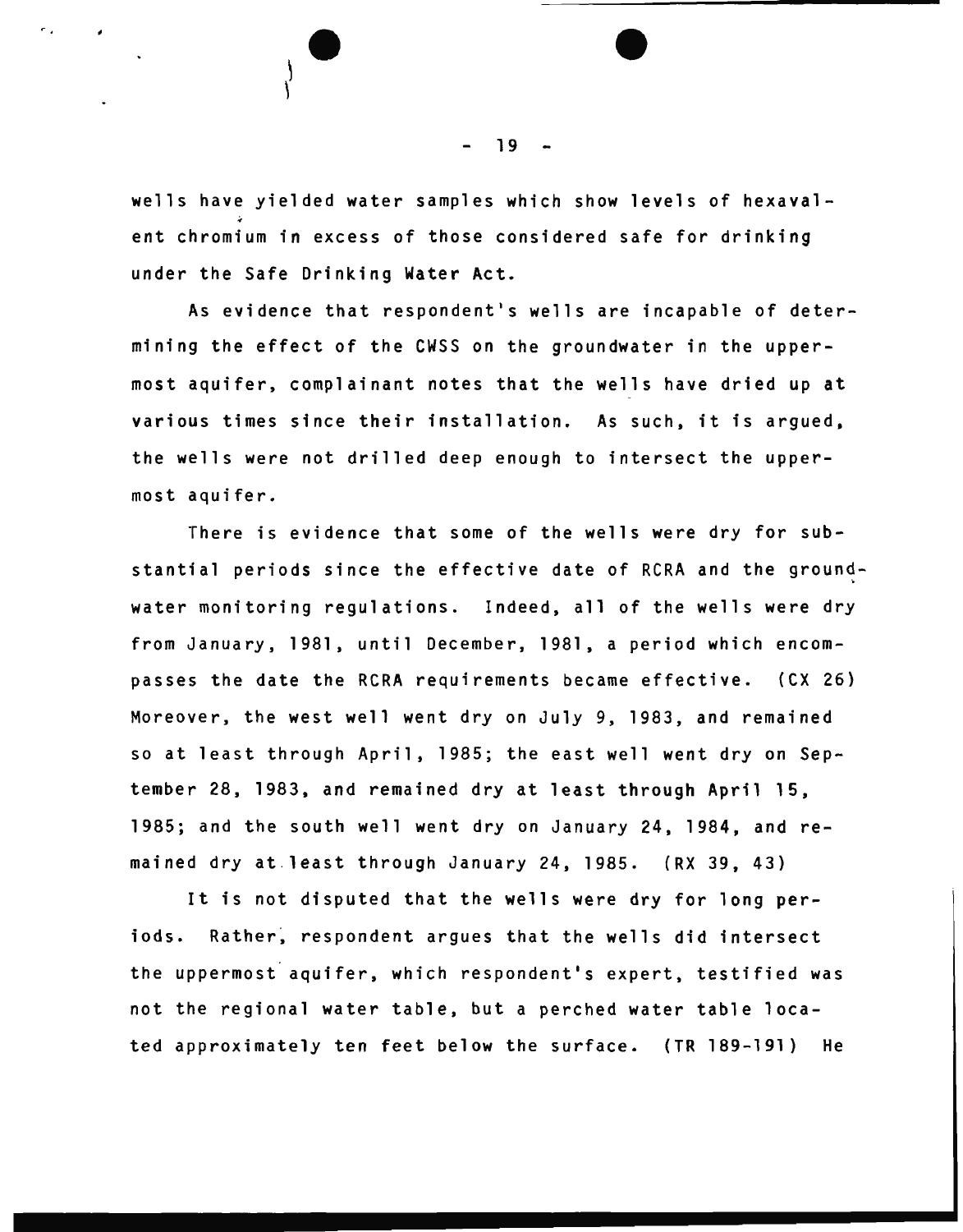further testified that this perched water table was created by a larger storage pond maintained by respondent just west of the CWSS. (TR 192, 206)

. The set of  $\overline{\phantom{a}}$ 

Complainant argues that a perched water table created by man-made water source does not meet the definition of "aquifer" found at 40 C.F.R. § 260.10. Even if it does, complainant maintains, the wells were still insufficient to determine the facility's impact on the groundwater because they were consistently dry for so long. This argument is persuasive.

The definition of "aquifer" found at 40 C.F.R.  $\S$  260.10 includes a geologic formation capable of yielding significant amount of groundwater to wells or springs. A water table whose source is a man-made storage pond is not capable of yielding significant amounts of groundwater. In fact, if respondent's statements are correct, the perched water table is totally distinct from the from the regional water table. Therefore, there is no way this perched water table could include significant amounts of groundwater. Further, if, as respondent maintains, the wells actually intersect this perched water table, the wells should have had water in them. But they did not contain water for substantial periods of time.

Moreover, there is evidence to suggest that the wells were not properly placed if they were to conform with 40 C.F.R. § 265.9l(a)(l) and (2). Complainant's expert geohydrologist

20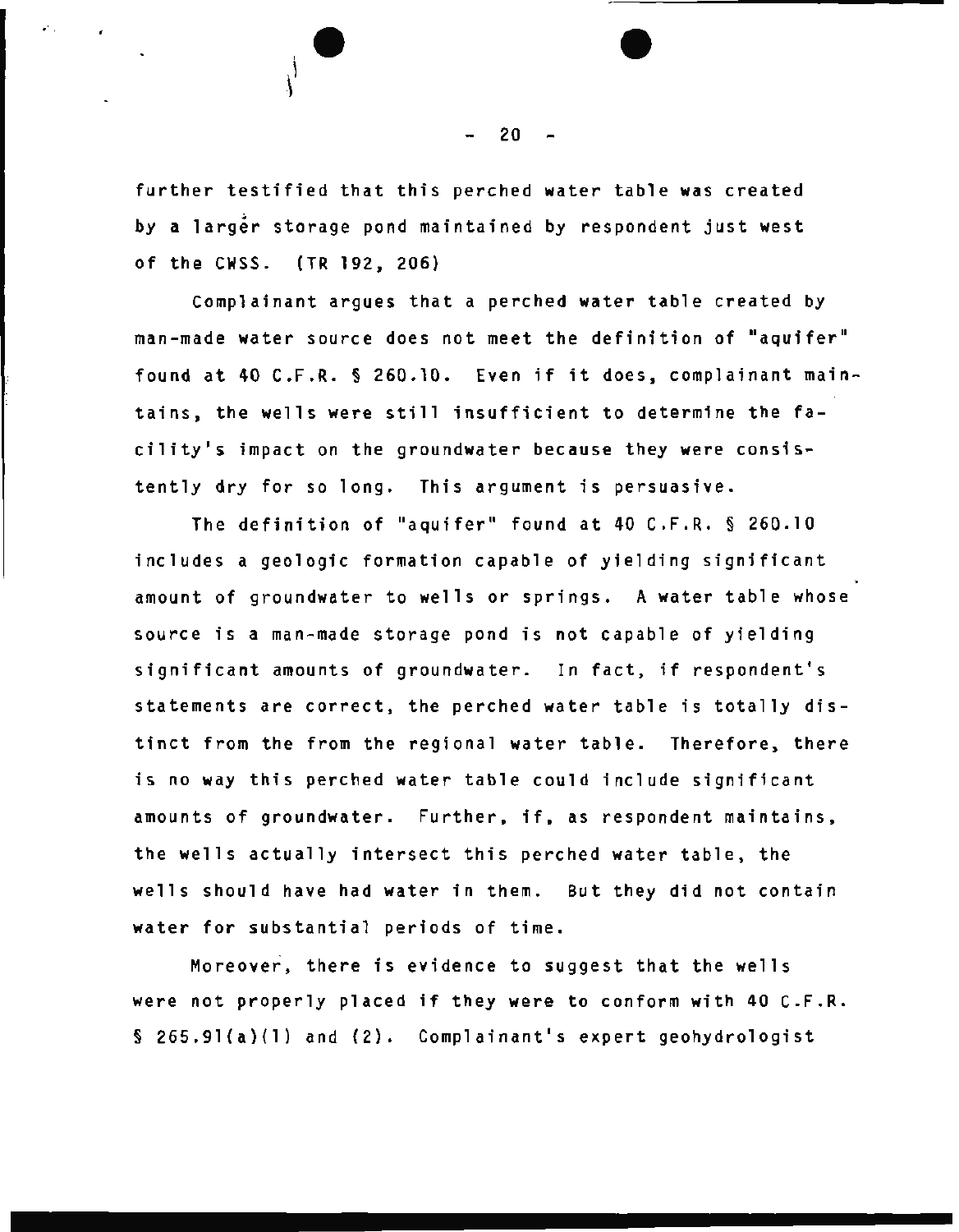logist testified that the wells, as positioned, did not con stitute a<sup>2</sup> system with at least one upgradient well and at least three downgradient wells. (TR 39-40) Respondent's own expert, Dr. Kent, acknowledged that the north and south wells are not directly downgradient. (TR 194) Finally, respondent does not dispute complainant's contention that the facility never tested all the parameters required by 40 C.F.R. § 265.92 to determine the levels of contaminants in the groundwater. Consequently, respondent counld not have determined whether any additional contamination had occurred.

In the alternative to its contention that the wells as installed actually do intersect the uppermost aquifer, respondent argues that it was under no obligation to comply with the groundwater monitoring regulations issued pursuant to RCRA. Respondent bases this argument upon the fact that it had expressed a desire to delist the hazardous waste in the CWSS, and that OSDH had advised that "enforcement discretion" would be used while the delisting petition was pending before EPA.

The record does show that a delisting petition was filed by respondent with EPA (letter from respondent to OSDH dated February 14, 1983, RX 2B). In reply OSDH asked for a copy of the petition "[t]o avoid enforcement action." (RX 2C) In a letter dated April 21, 1983, OSDH advised that "[OSDH] will wait for a

21

•

 $\mathbf{e}$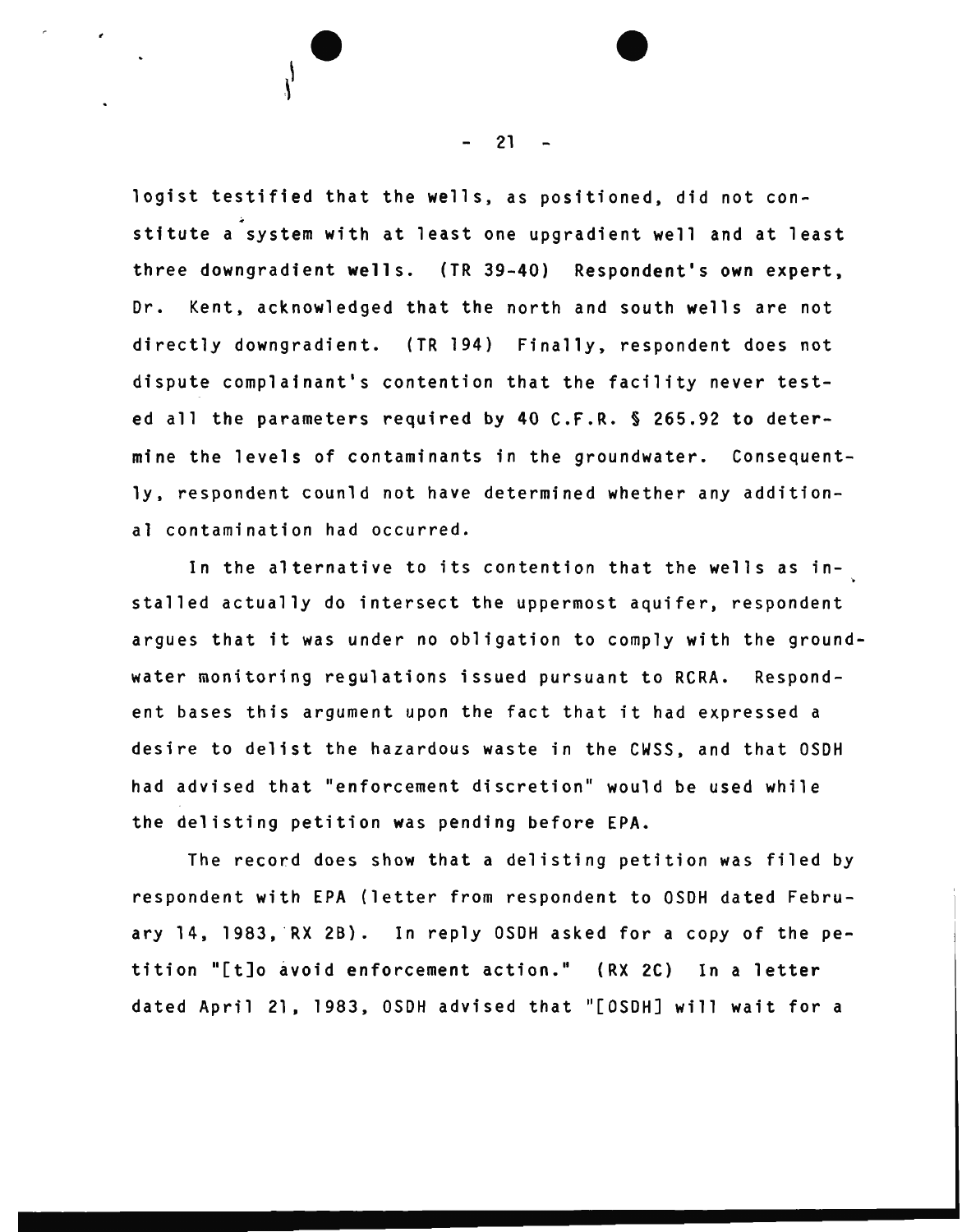ruling frqm the EPA to determine the status of your groundwater water monitoring. You are to continue present monitoring and parametric coverage in the interm." (RX 20} An OSOH official testified that the decision not to enforce the groundwater monitoring requirements was based upon his conversations with Mr. Gerald Fontenot, former head of the EPA RCRA Enforcement Section, (TR 93-96) wherein Mr. Fontenot advised the use of "enforcement discretion" with respect to respondent's groundwater monitoring system. {TR 94) Subsequently, EPA notified respondent that the petition would not be granted unless additional information was provided in November, 1983, only one month before the inspection upon which this action is partly based. (CX 18)

While respondent's evidence and arguments on this point do not excuse the shortcomings of the groundwater monitoring system at the facility after the effective date of the regulations, and while there is little doubt that EPA may enforce RCRA regulations against facilities which are also subject to State regulatory authorities, Wyckoff Co. v. Environment Protection Agency, 796 F.2d 1197, 1201 (9th Cir. 1986), they must be given consideration in setting a penalty for such violation.

22

. and the set of  $\overline{\phantom{a}}$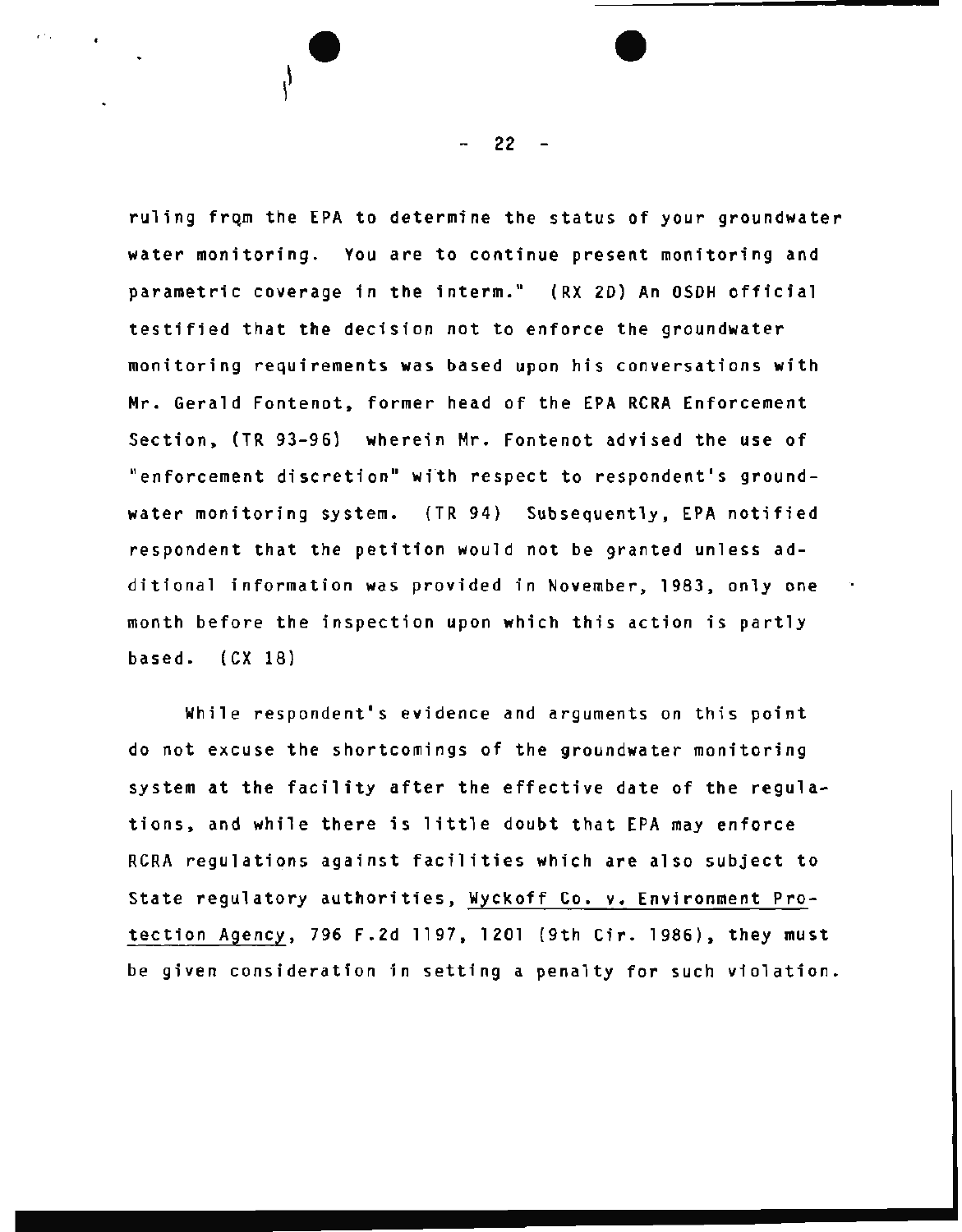Respondent also argues that the facility's CWSS complied with all applicable regulations when it was constructed in 1977, and that OSDH expressly permitted continued operation of and testing of the same parameters. The record does contain a letter from OSDH dated January 11, 1980, which advised respondent that permission to continue storing hazardous waste in the CWSS was being extended for three years. (RX 20) The same letter also incorporates the parameters to be tested as outlined in the original 1977 authorization. (RX 18, 20)

There is no question, however, that respondent was subject to the RCRA requirements when they became effective on November 19, 1981. RCRA, by its terms, applies to all owners or operators of facilities that treat, store or dispose of hazardous waste. 42 U.S.C. § 6924. Respondent was under an obligation to comply with these requirements at that time irrespective of its continuing relationship with State authorities. Respondent was required to have a groundwater monitoring system that met the requirements of 40 C.F.R. §§ 265.90 and 265.91, and to test for all parameters specified in§ 265.92. Accordingly, it is found that respondent was was a person, as that term is defined by RCRA and regulations issued pursuant thereto, that respondent was subject to RCRA and regulations issued pursuant thereto, and that respondent violated 40 C.F.R. § 265.90 by

 $23 -$ 

 $\begin{array}{ccc} \cdot & \cdot & \cdot & \cdot & \cdot \\ \cdot & \cdot & \cdot & \cdot & \cdot \\ \cdot & \cdot & \cdot & \cdot & \cdot \end{array}$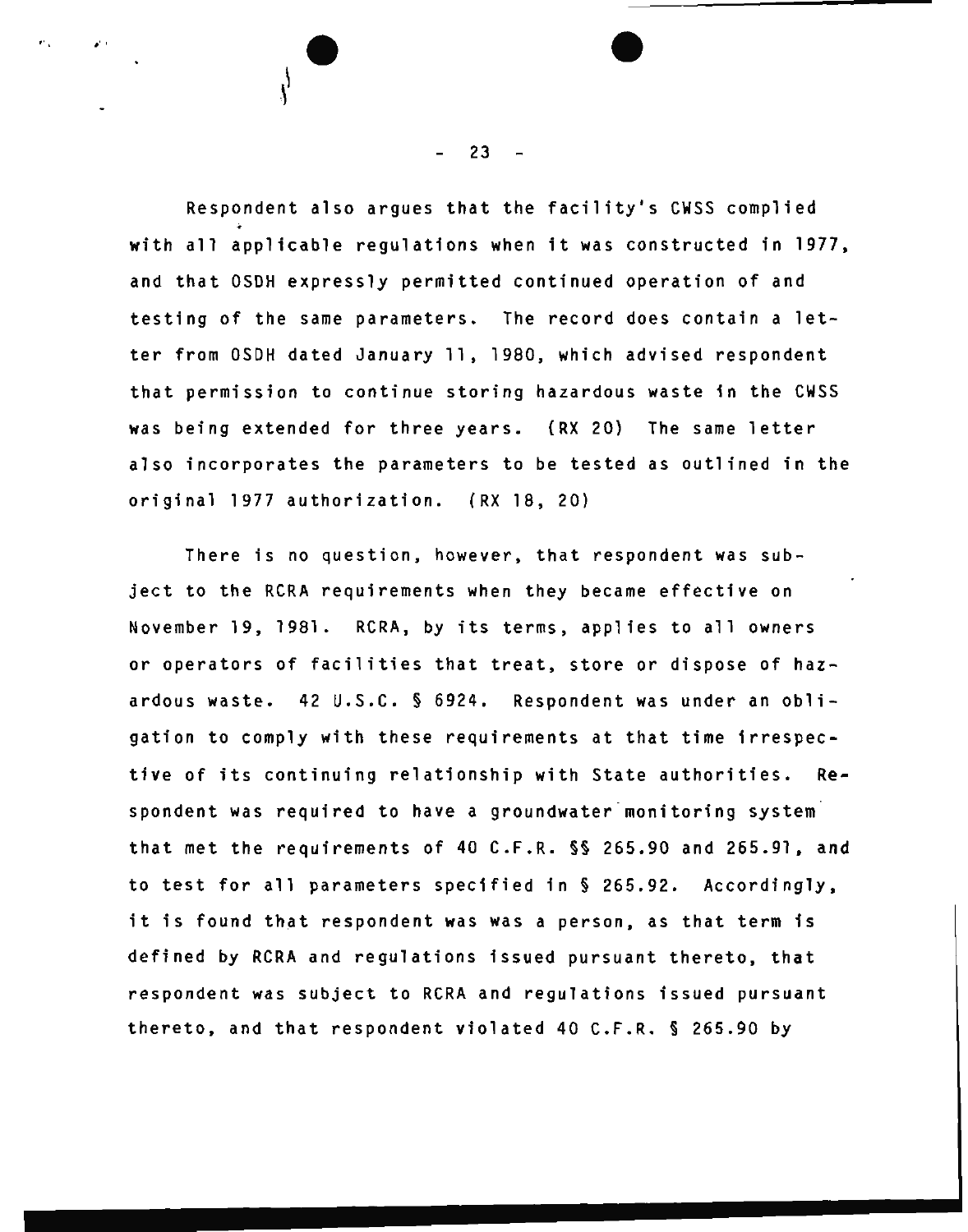failing to have a groundwater monitoring system capable of determining the facility•s impact on the quality of groundwater in the uppermost aquifer underlying the facility.

# CIVIL PENALTIES

#### a. Waste Analysis Plan Violation.

, .. • •

Complainant proposes a penalty of \$1300 for the violation involving the waste analysis plan. (CX 3) This amount is based upon the view that the violation has minor potential for harm and is a moderate deviation from the regulatory framework. (Id.) It appears that the violation, which involves inadequate documentation, does in fact have minor potential for harm.

With respect to extent of deviation, EPA's civil penalty policy states that a deviation will be considered moderate when the violator significantly deviates from the requirements as they were intended to be implemented. The deviation is major when the requirements are not met to such an extent that there is substantial noncompliance. The deviation is minor when most of the requirements are met, but some are not. (CX 2 at 8-9)

 $- 24 -$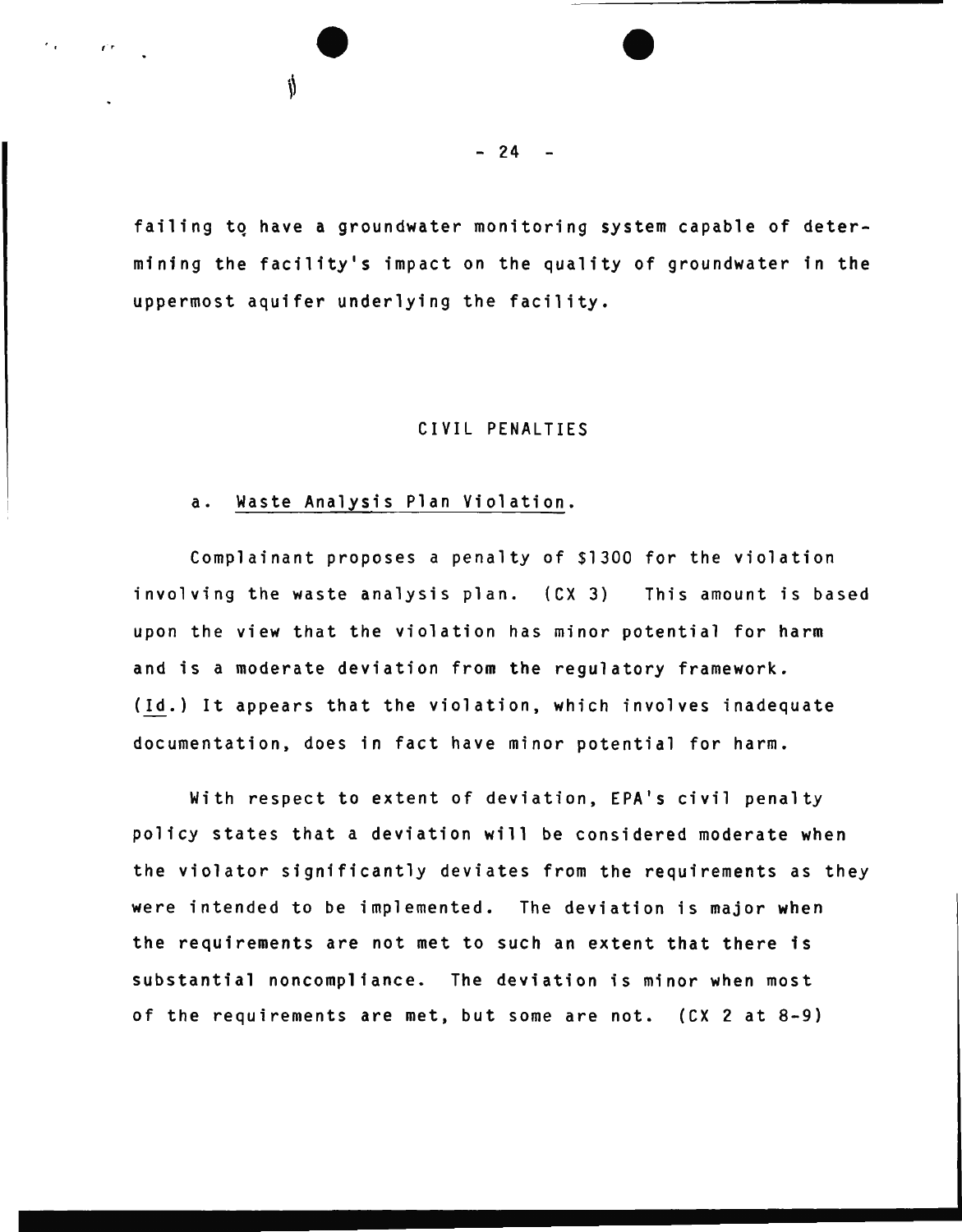It is determined that respondent's waste analysis plan included some of the information required by the regulation, but that three specific requirements were not included. This failure is sufficient to constitute a moderate deviation from the regulatory framework. Therefore, it is determined that the appropriate base penalty for this violation is \$1000.

In its argument concerning the penalty for this violation, complainant seeks the addition of a ten percent enhancement for lack of good faith efforts to comply, and a twenty percent enhancement for a history of noncompliance, for a total proposed penalty of \$1300. (CX 3) Complainant provides the following justification for these enhancements:

> Violation was noted in Nov. 1982. Dec. 1983, and May 1984 inspection.<br>Also addressed in Feb. 1984 warning<br>letter. Still noncompliant." (Id.)

It is noted, however, that, with respect to the waste analysis plan violation observed during the November, 1982 inspection, OSDH accepted respondent's revised plan submitted in response to notice of the violation. (RX 2C) Therefore, it seems neither fair nor reasonable to include in the penalty an added amount for bad faith and history of noncompliance based upon the violation found in December, 1983, or the February, 1984,

25

:- •r • •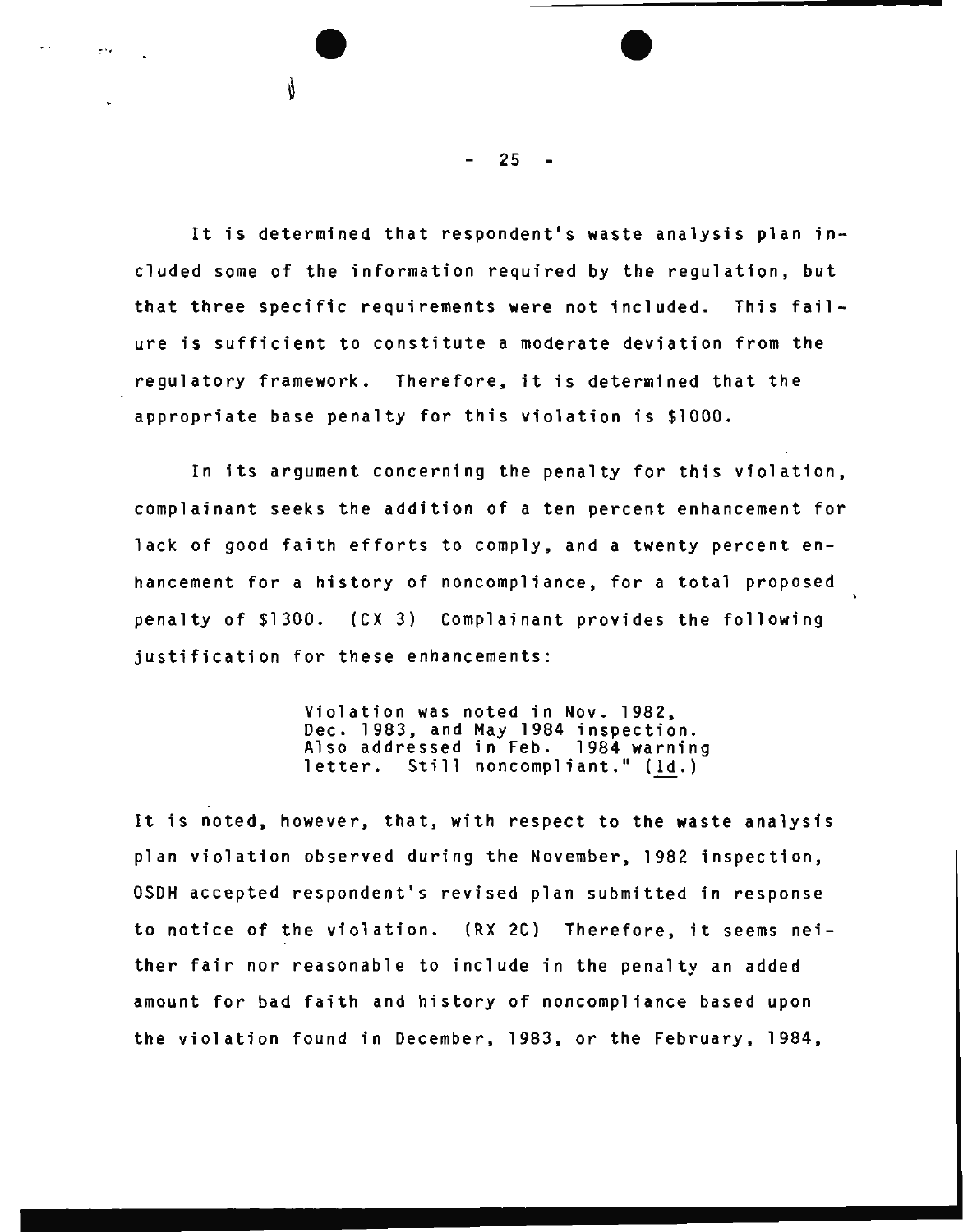1984, notification of the violation. Furthermore, with respect to the proposed enhancement for lack of good faith effort to comply, complainant has not overcome evidence that respondent made an effort to comply with the violation observed by OSDH during the November 9, 1982 inspection, that OSDH accepted the respondent's revised plan, (RX 2C) and that respondent asserts that it brought the plan into compliance after the February, 1984, notification.

It is important to note that two OSDH officials--the Director of the Industrial Waste Division and the head of the Compliance Monitoring Enforcement Section of the Industrial Waste Division--both testified that respondent had never shown any bad faith in attempting to comply with the regulations. (TR 98-99, 249) The record suggests no reason to suppose that the testimony of these officials is not credible. Accordingly, it is found that respondent has not shown bad faith in its effort to comply with the regulations, and that an added penalty would not be appropriate. With respect to the proposed added penalty for a history of noncompliance, it is also significant that the history in question amounts to a failure to comply by May 17, 1984, with a violation of a regulation noted at the December 9, 1983, inspection. Since respondent was not advised of this violation until receipt of the February 6, 1984 letter, it is found that the existence of the violation during the May, 1984, inspection,

26

 $^{\circ}$ 

. '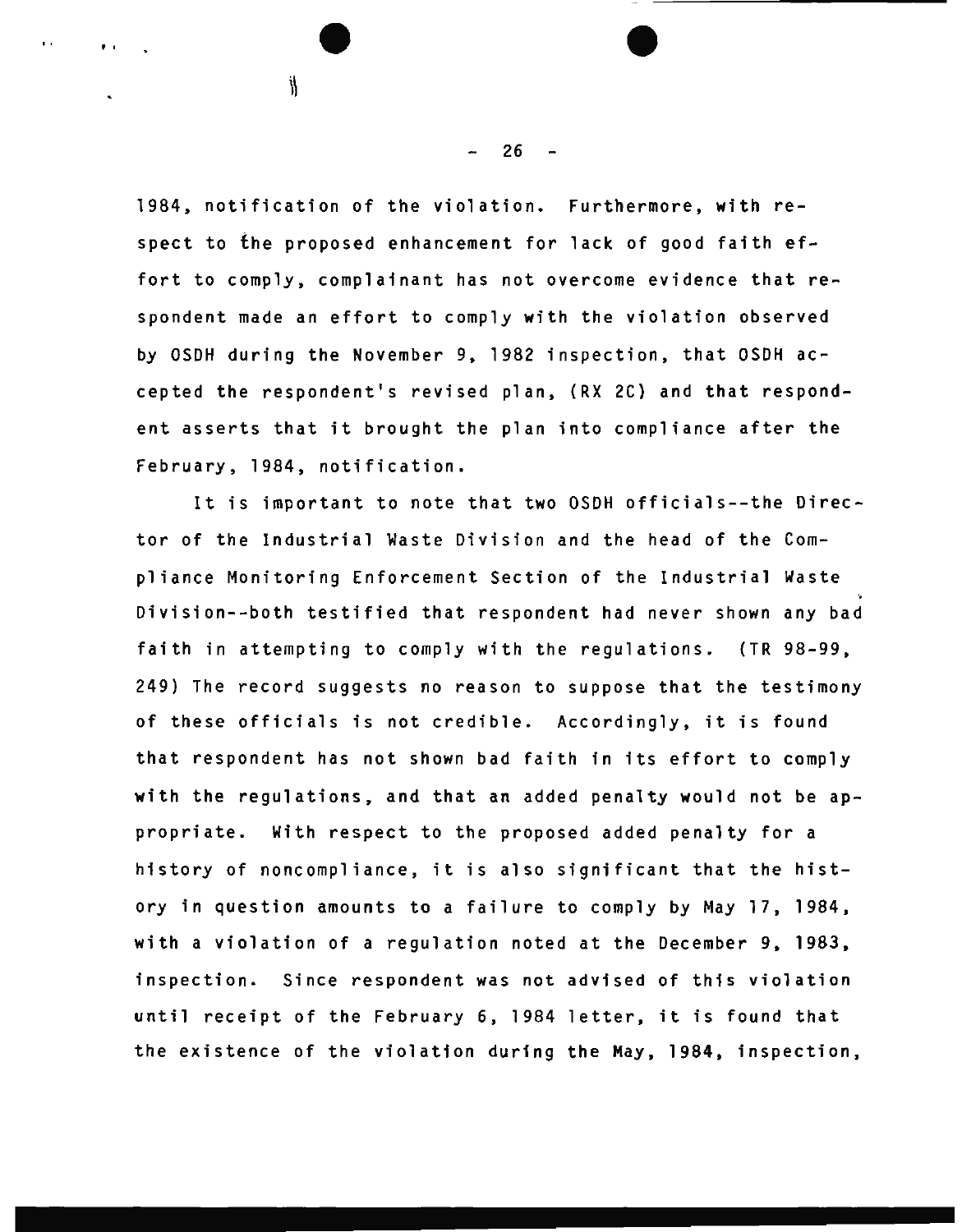three months after respondent was notified of the violation, does not support an additional penalty in this case.

The appropriate penalty, therefore, for the violation  $es$ tablished, is found to be \$1000.

# b. Inspection Schedule Violation.

, and the set of  $\overline{\mathbf{v}}$ 

Complainant proposes a penalty of \$2700 for the violation involving the inspection schedule, {CX 3} based upon the view that this violation has minor potential for harm but is a major deviation from the regulatory framework. (Id.) It is clear that the violation, which involves inadequate documentation, has a minor potential for harm. However, complainant's belief that the violation amounts to a major deviation from the regulations is not well founded. Respondent's inspection log, while not a complete inspection schedule, included substantial portion of the total information required. Certain information required by the regulations, however, was not included, such as an inspection schedule for particular equipment. This constitutes moderate deviation from the regulatory framework. It is therefore found that the appropriate penalty, as provided by the penalty matrix in the EPA's civil penalty policy, and taking all circumstances into account, is the midpoint of the base range, or \$1000.

In its computation of the proposed penalty for this vio-

 $27 -$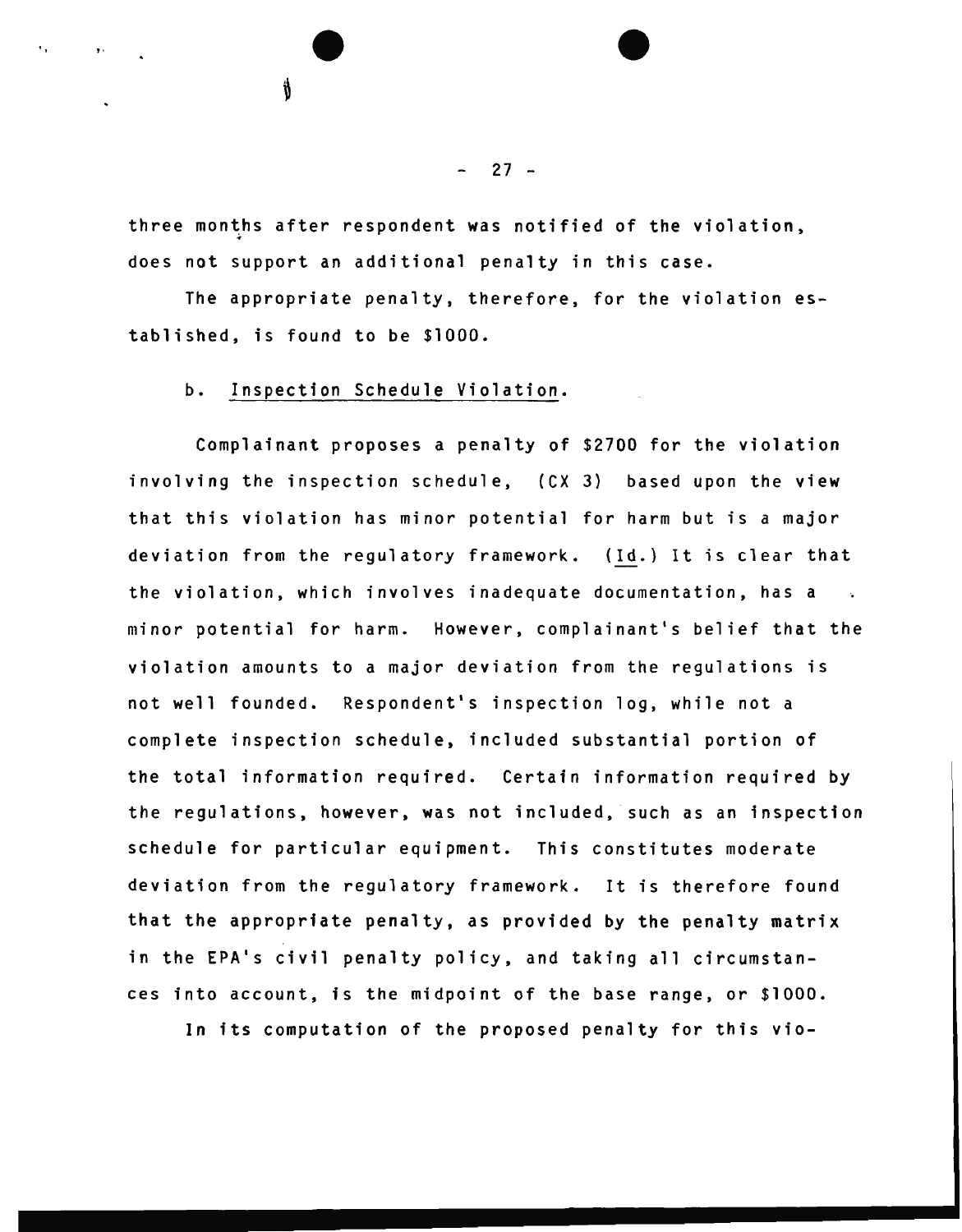lation, complainant added a ten percent enhancement for lack ~ of good faith efforts to comply, and a ten percent enhancement for a history of noncompliance, (CX 3) based upon the same justification used in connection with the waste analysis plan violation. (supra, 25-27). There appears to be no reason to reach a different result respecting the proposed enhancements than was reached earlier. Accordingly, it is determined that the proposed additional amounts for lack of good faith effort and history of noncompliance are not justified.

# c. Documents for Personnel Training.

:• • •

 $\mathbf{r}$  .

Complainant proposes a penalty of \$2925 for the violation relating to personnel training documents, based upon the view that there is minor potential for harm but a major deviation from the regulatory framework. (CX 3) It seems clear that the violation, which involves inadequate documentation, has a minor potential for harm, particularly in the circumstances here. And, while the personnel training records do not show that hourly employees received training, they did include some of the required information. In these circumstances, and because a significant portion of the required information was present, it is found that the violation in fact amounts to a moderate deviation from the regulatory framework. This conclusion is supported by the testimony of an EPA enforcement officer to

28 -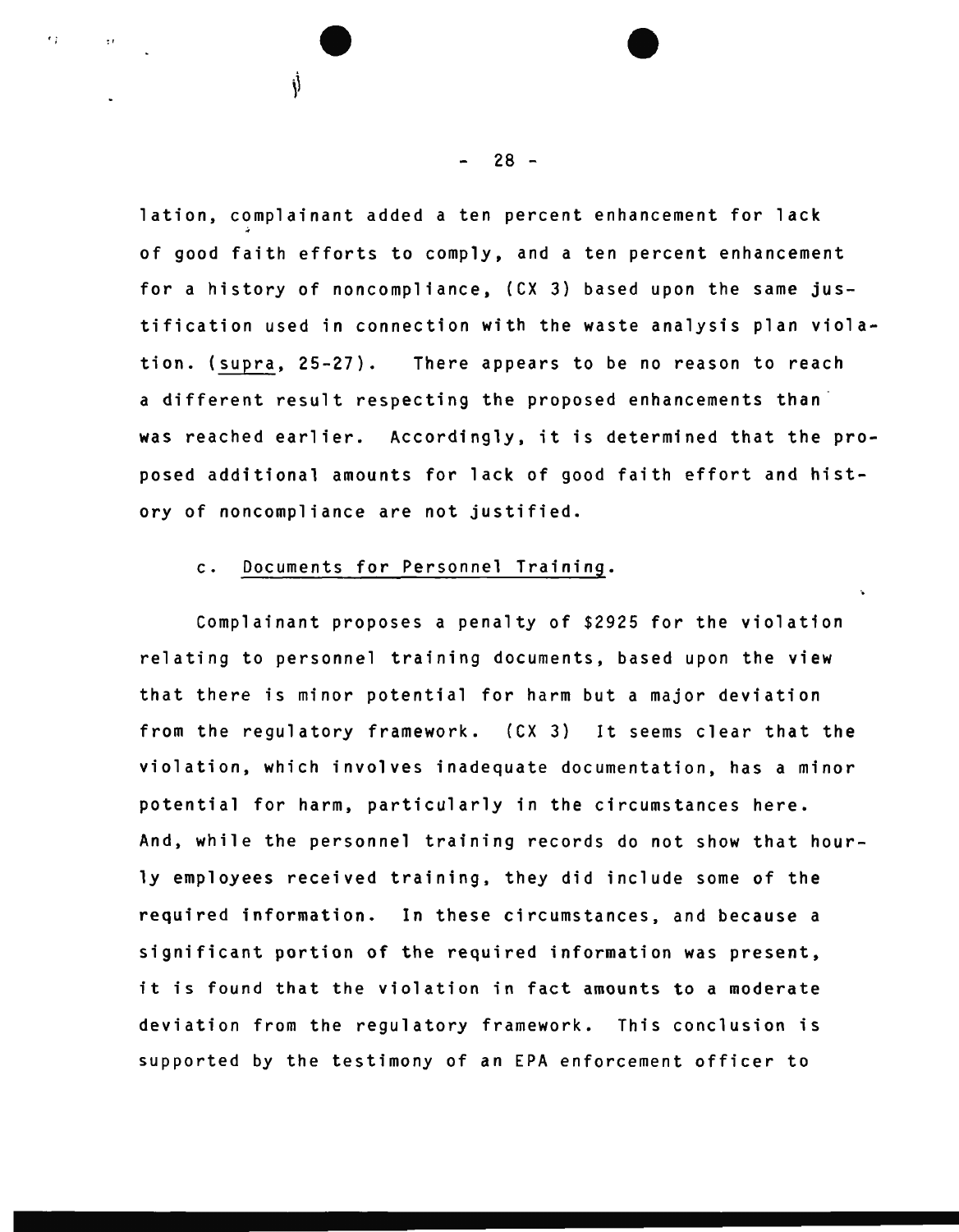the effect that he would have assessed a penalty based upon a moderate rather than a major deviation from the regulatory scheme. (TR 127) Accordingly, it is found that the appropriate base, as provided by the penalty matrix in EPA's civil penalty policy, is the mean amount of \$1000. (CX 3)

Again with respect to this violation, complainant proposes the addition of civil penalty amounts over and above its initial request for alleged lack of good faith and history of noncompliance. For the reasons given in connection with the foregoing two violations (supra, 25-27), these additions are rejected.

# d. Closure Plan Violation.

Complainant proposes a penalty of \$360 for the closure plan violation, (CX 3) based upon the assumtion that this violation has minor potential for harm and is a minor deviation from the regulatory framework. {CX 3) It seems clear that the potential for harm is indeed minor, and that the violation is a minor deviation from the regulatory requirements, the only violation established having been failure to include an estimated year of closure. It is therefore found that the appropriate base penalty for this violation is \$360.

# e. Groundwater Monitoring System Violation.

Complainant proposes a \$25,000 penalty for the groundwa-

29 -

,, • •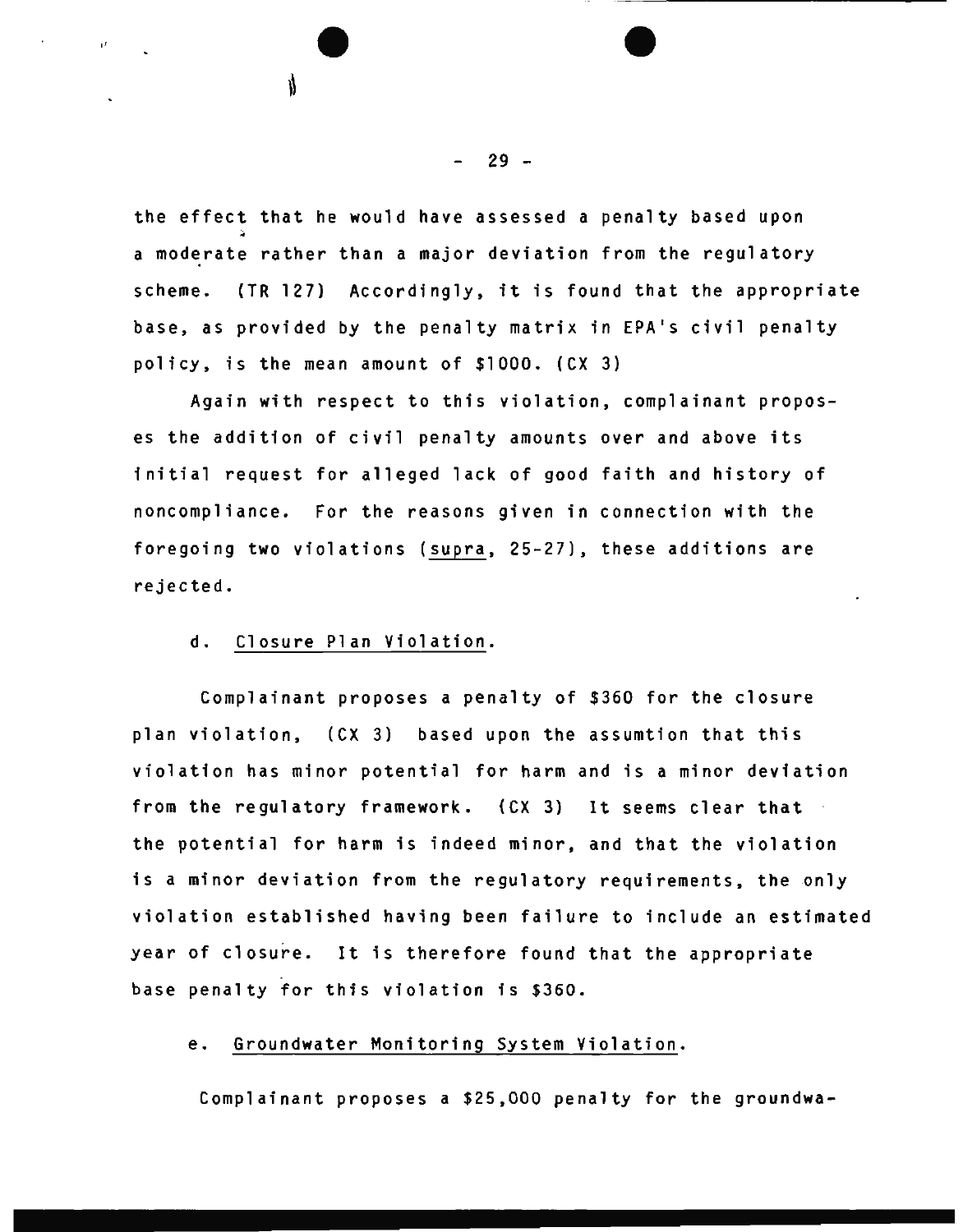ter monitoring system violation. This amount is based upon complainant's view that the violation has major potential for harm and constitutes a major deviation from the regulatory requirements. (CX 3) It is concluded that this violation does have major potential for harm. There is evidence that the monitoring wells yielded samples showing levels of hexavalent chromium in excess of those considered safe for drinking water under the Safe Drinking Water Act. (CX 26 at 9-19 - 9-21, 9-25) Further, the fact that the wells have been dry for long periods in the past limits attempts to ascertain whether further contamination has taken place.

As to whether deviation from the regulatory framework is major, it would be difficult to disagree that, because the purpose of the framework is early detection of deleterious changes in the groundwater underlying the facility, any system which cannot do this must be a "major" deviation from the original purpose. However, this respondent had installed a system, and was measuring the parameters which it had been given to understand must be measured in 1977 as well as in 1983 after a delisting petition had been filed with EPA. (see supra, 21-23). It is concluded that the deviation here falls midway between major and moderate, and is found to be "moderate/major." If a penalty commensurate with this extent of deviation were to be imposed, it would fall halfway between the matrix penalties for moder-

30

' • •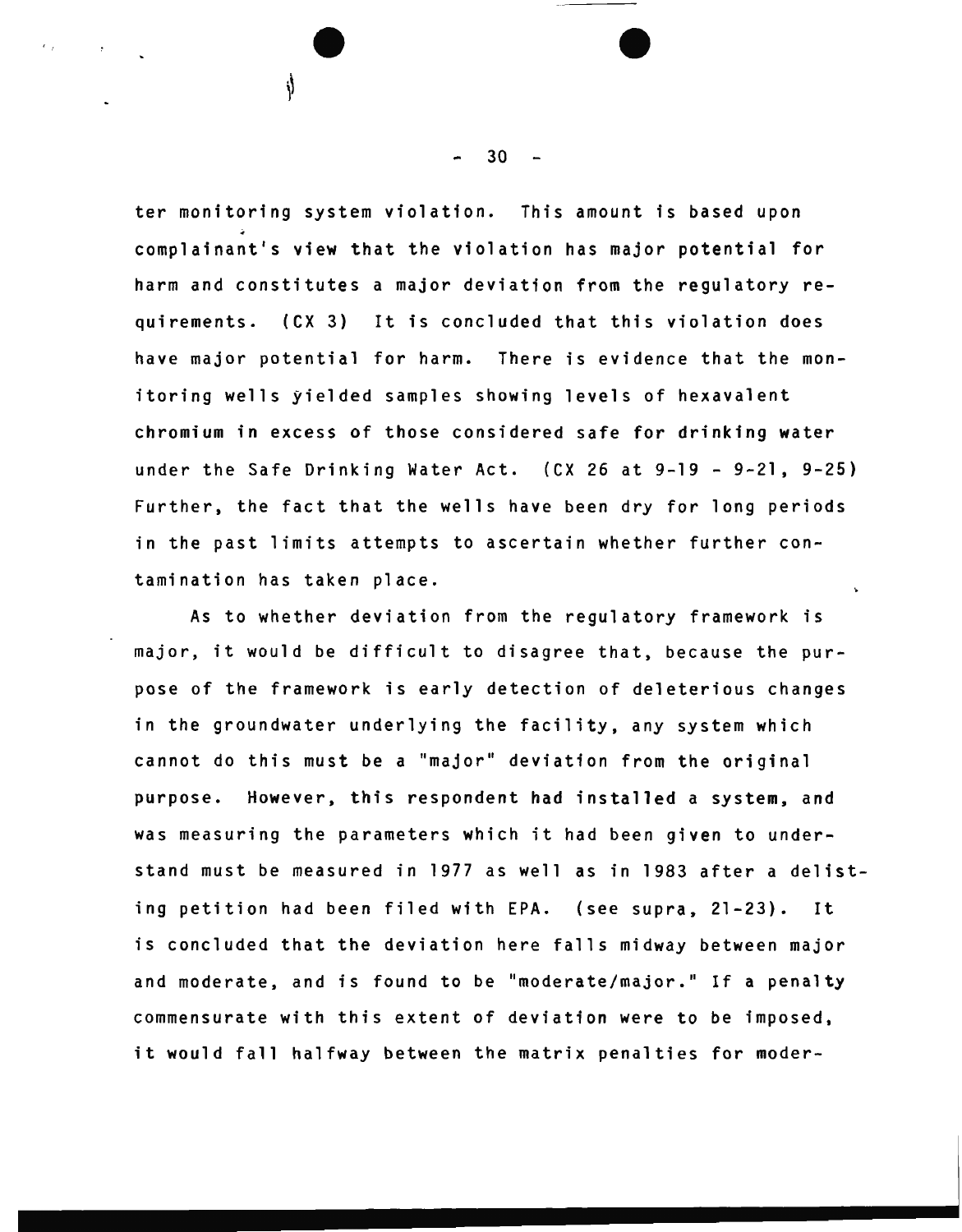ate and major, i. e. \$19,999/\$20,000, or \$19,999.50.

 $\begin{array}{ccc} \begin{array}{ccc} \bullet & \bullet & \bullet & \bullet & \bullet \end{array} \end{array}$ 

**Charles Carlos** 

Throughout this proceeding, however, it has been clear that respondent has relied upon information and advice from the State OSDH. Nowhere is this reliance more clear, and as much to respondent's detriment, as it is in connection with the groundwater monitoring violation. The record shows that respondent was led to believe, indeed was specically told, that "regulatory discretion" would be used in connection with its monitoring system pending disposition of the petition (see supra, 21-23). The record does not support the notion that the delisting petition was a merely a ruse to postpone the time for correcting the groundwater system deficiencies. Clearly OSDH officials not think the petition was groundless, or they would not have been willing to await the result from EPA. They need not have informed respondent that OSDH would

> •••• wait for a ruling from the EPA to determine the status of your groundwater monitoring. You are to continue present monitoring and parametric coverage in the interm. (RX 20)

Neither does the record show that respondent sought to delist knowing it could not succeed. In the absence of such a showing, or at least a strong implication, the full penalty dictated by the penalty policy matrix as discussed above cannot be imposed. For the same reasons, no finding can be made that respondent

 $-31 -$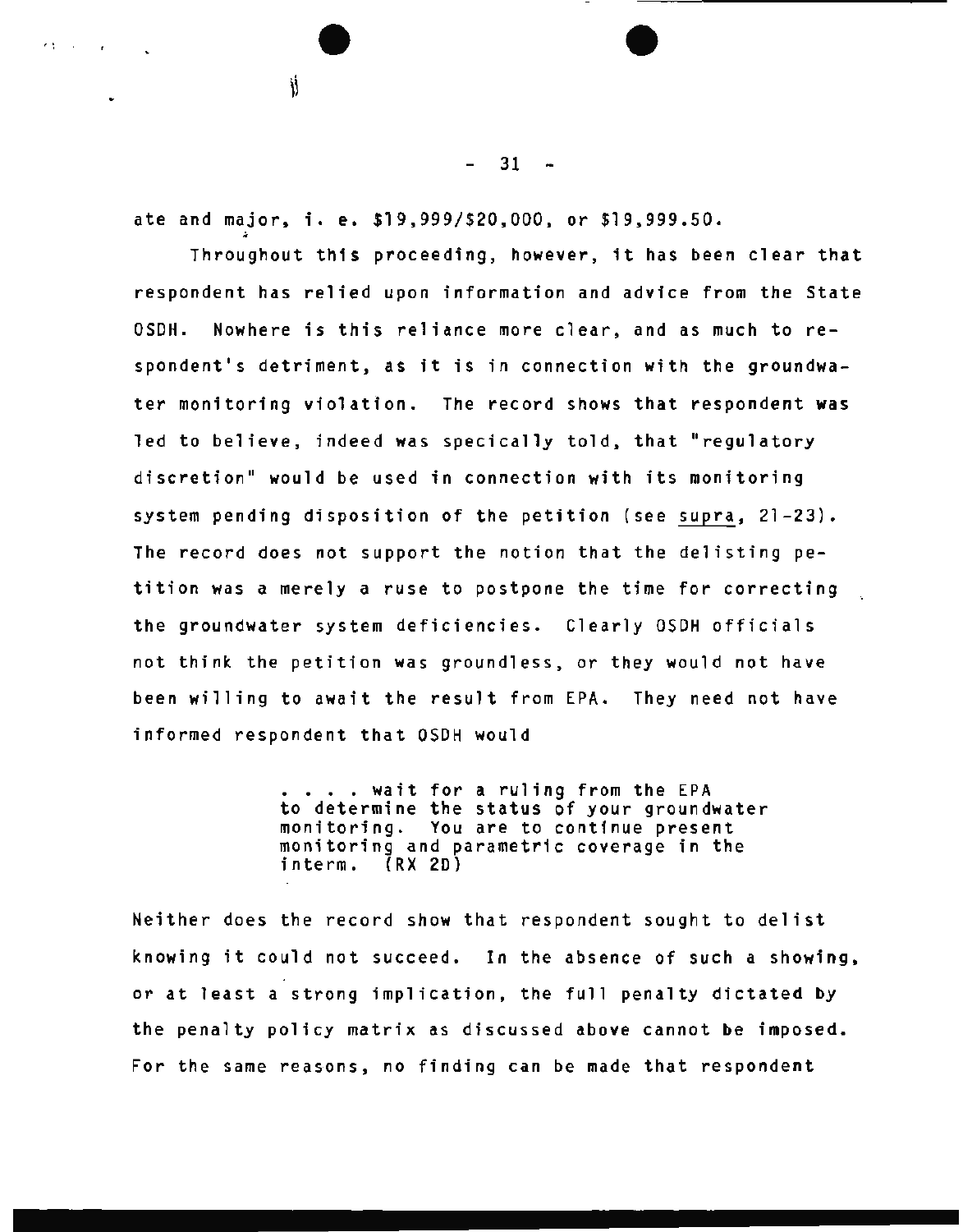may be assessed additional penalties for having profited by the delay. If the material were to be delisted, it is possible that no additional expense would have to be incurred in connection with the groundwater monitoring system. Although EPA and OSOH exchanged letters detailing their differences over whether to enforce the regulations against the respondent while the petition was pending, testimony shows that neither OSOH nor EPA ever communicated this concern to the respondent, which had been told that it what it was doing was acceptable for the present. (TR 135; RX 24, 25) Consequently, respondent could have reasonably believed, and, it is found, did believe, based upon this record, that no action was necessary.

This is not to say that ignorance of RCRA is an excuse, or that failure to comply with federal hazardous waste obligations may be overlooked. A penalty must be imposed, but must be imposed with a measure of discretion that takes the situation fairly into account. This is not the first occasion when a member of the regulated community relied upon advice, which it had every reason to consider current and coordinated with federal hazardous waste regulators, given by State hazardous waste officials, but it is one of the more compelling. It is simply unfair in this situation to penalize to the full extent of the matrix, much less with additions for bad faith, history

32

 $\begin{array}{ccc} \bullet & \bullet & \bullet & \bullet \end{array}$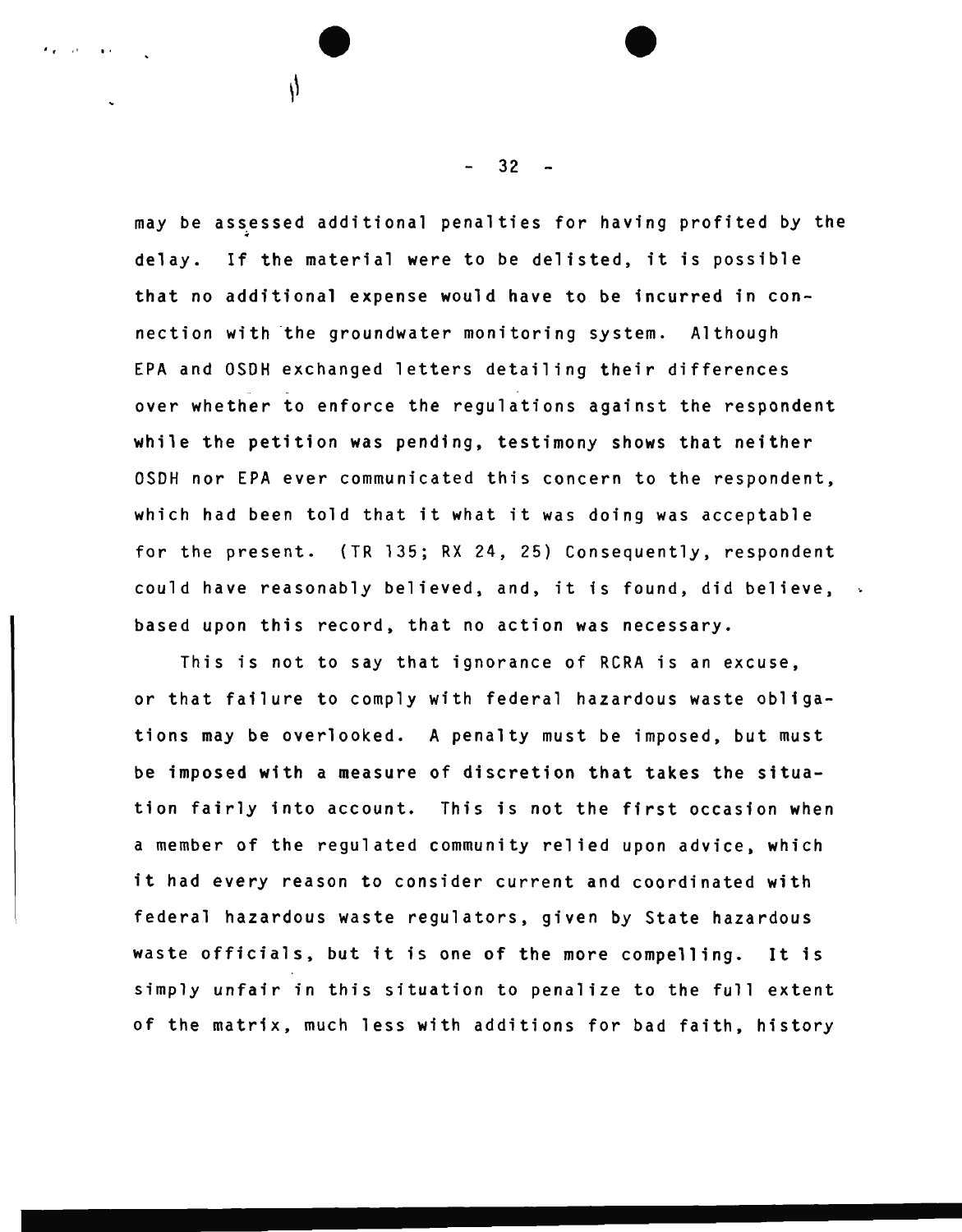of noncompliance, and profit. 1/ Public confidence, and the confidence of the regulated community in the administrative regulatory process, requires the adjustment made here. Consequently, a penalty of \$8000 for this violation is found to be appropriate.

 $\begin{array}{ccc} \mathbf{0} & \mathbf{0} & \mathbf{0} & \mathbf{0} & \mathbf{0} & \mathbf{0} & \mathbf{0} & \mathbf{0} & \mathbf{0} & \mathbf{0} & \mathbf{0} & \mathbf{0} & \mathbf{0} & \mathbf{0} & \mathbf{0} & \mathbf{0} & \mathbf{0} & \mathbf{0} & \mathbf{0} & \mathbf{0} & \mathbf{0} & \mathbf{0} & \mathbf{0} & \mathbf{0} & \mathbf{0} & \mathbf{0} & \mathbf{0} & \mathbf{0} & \mathbf{0} & \mathbf{0} & \mathbf$ 

While this decision was in preparation, it was learned that five of respondent's original exhibits from the second set of hearings, RX 39 through RX 43, could not be located by the Regional Hearing Clerk (October 6 - November 2, 1989).

In December, 1989, RX 42 was located. On December 20, 1989, and in mid-January, 1990, respondent was asked to supply copies of the remaining four exhibits, but none were supplied. On February 14, a conference call was held with respondent and counsel in Region VI to determine whether copies could be located. The parties were given through March, 1990, to furnish copies. Counsel in Region VI wrote that none could be found. Respondent has not replied. Consequently, no reliance has been placed upon the missing exhibits.

 $33 -$ 

<sup>1/</sup> This holding applies to the specific facts at hand. It should not be cited for general effect, or cited in any other case where the facts are not exactly the same.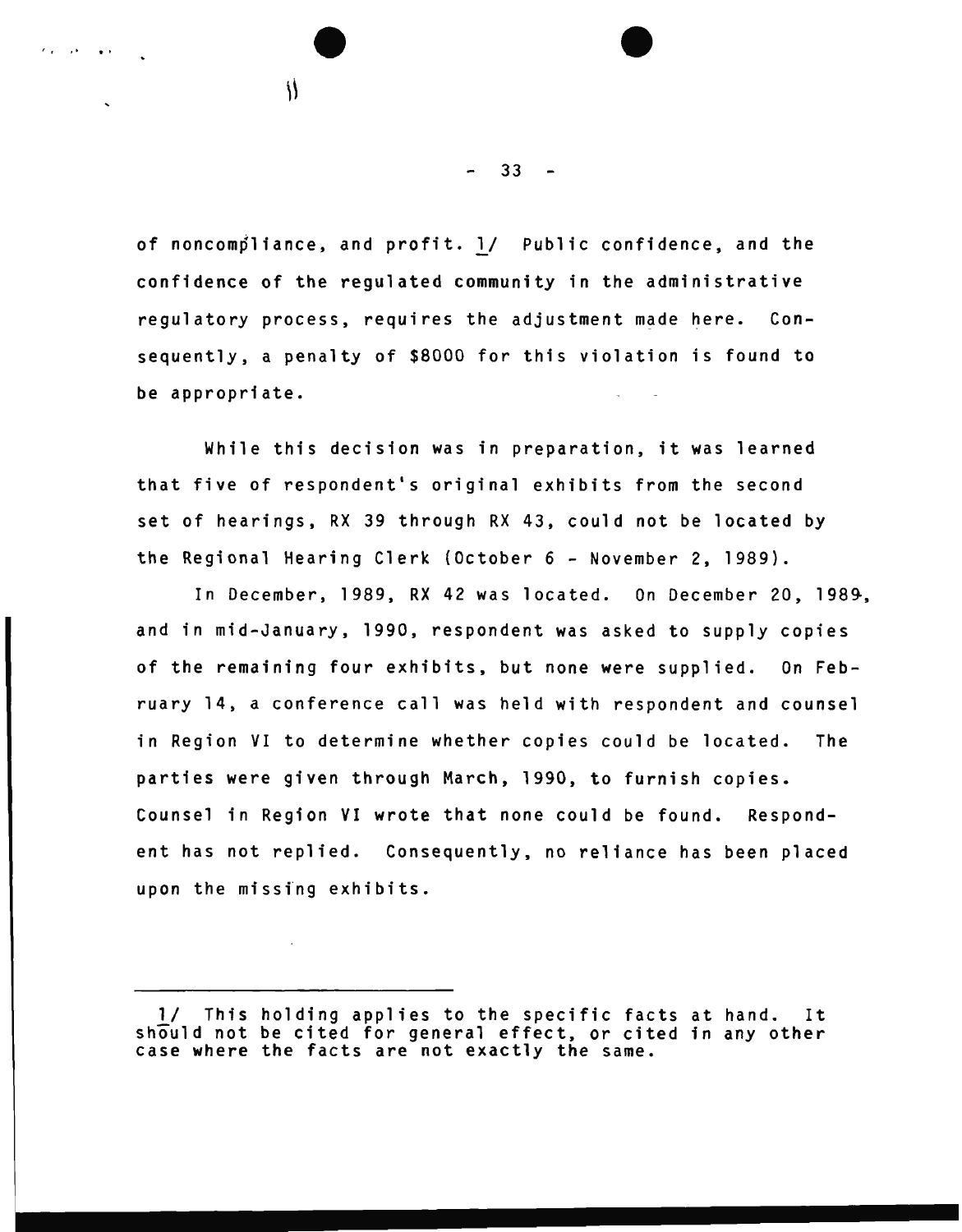As part of its proposed Order, EPA would also require respondent to conduct and implement a hydrogeologic survey, drill new wells in order to implement a satisfactory groundwater monitoring system, and develop and implement a water sampling system in order to measure possible contamination. 40 C.F.R. § 265.117 requires that post-closure care must continue for thirty years after the date of complete closure. One facet of post-closure care is groundwater monitoring and reporting in accordance with 40 C.F.R. §§ 265.90, et seq. 40 C.F.R. § 265.117(a)(l). Therefore, respondent will be required to install an acceptable groundwater monitoring system if the waste has not been delisted, and monitor water samples in order to ascertain possible contamination. The record already contains, however, Dr. Kent's hydrogeologic survey and two supplements thereto, which should be sufficient to satisfy the concern regarding a hydrogeologic study.

#### ORDER

Pursuant to Section 3008 of the Resource Conservation and Recovery Act, 42 U.S.C. § 6928, the following ORDER is entered against Brunswick Mercury Marine Plant #14:

 $34 -$ 

 $\overline{\bullet}$ 

 $\mathcal{L} = \mathcal{L} \times \mathcal{L}$ 

'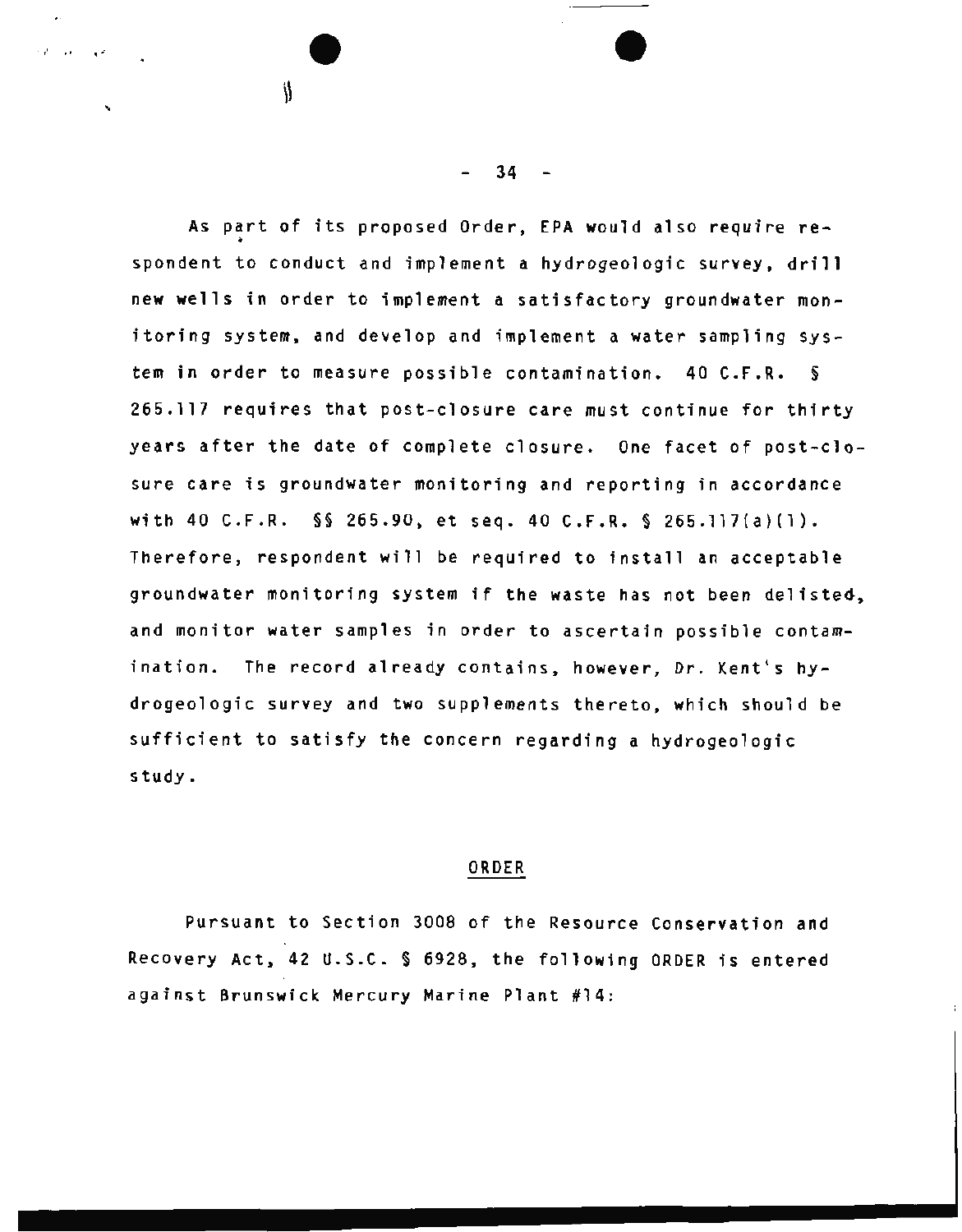$-35 -$ 

1. a., Respondent is assessed a civil penalty of \$11,360.

b. Payment of the full amount of the penalty shall be made within 60 days after service of this ORDER upon respondent by forwarding a cashier's or certified check payable to the United States of America and addressed to:

> Environmental Protection Agency Region 6 Regional Hearing Clerk P. 0. Box 360582M Pittsburgh, PA 15251

2. Within thirty (30) calendar days of the effective date of this ORDER, respondent shall develop and submit to EPA a list of proposed indicator parameters capable of detecting leakage of hazardous waste or hazardous constituents into groundwater. The parameters should be representative of waste constituents at least as mobile as the most mobile constituents that could reasonably be derived from the facility's waste, as well as organic solvents used at the facility, and should be chosen after considering:

A. The types, quantities, and concentrations of constituents in wastes managed at the facility;

 $\overline{\phantom{a}}$ 

• <sup>f</sup>'" • <sup>~</sup>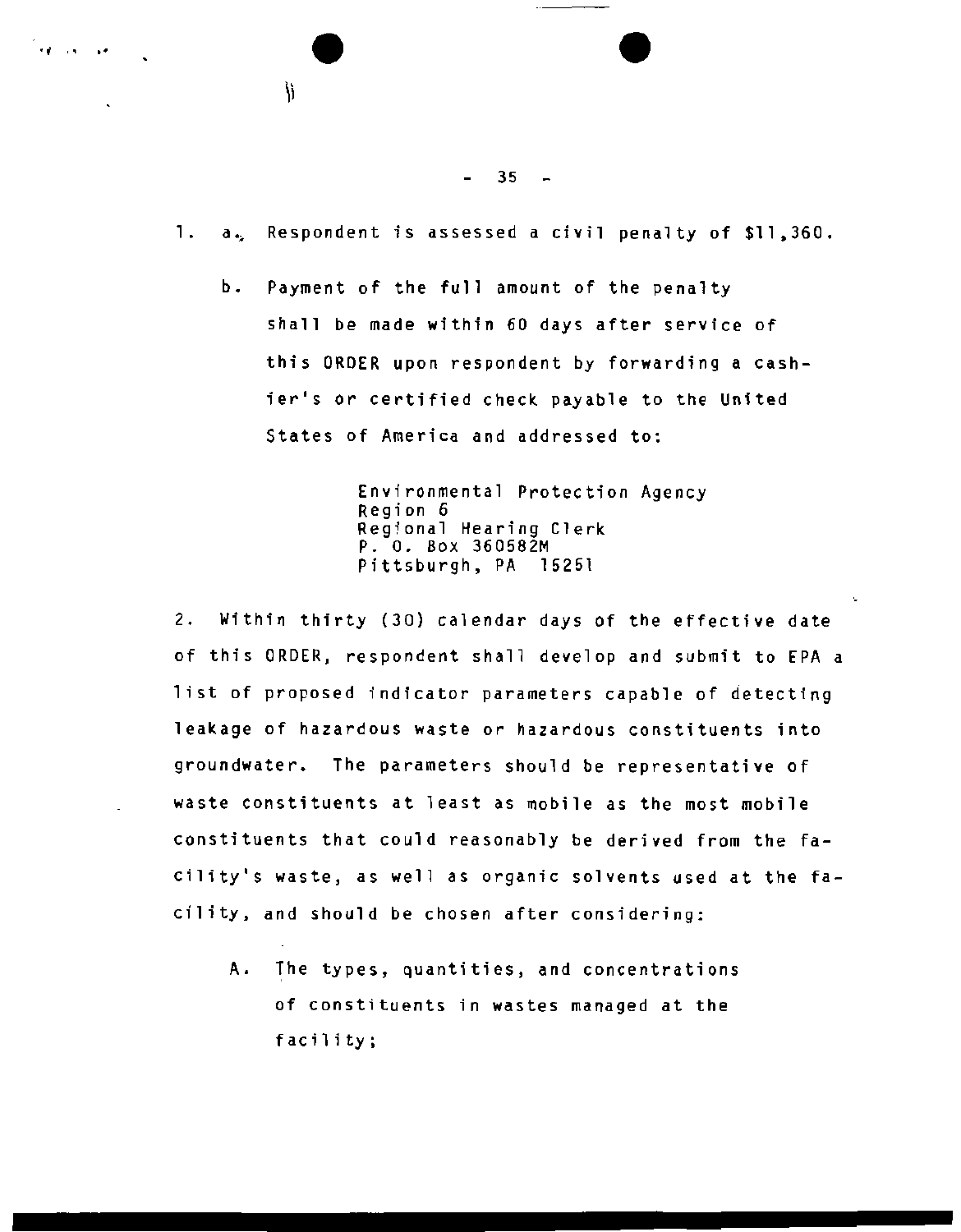B. The mobility, stability, and persistence of waste constituents or their reaction products in the unsaturated and saturated zones beneath the waste management area;

- C. The detectability of the indicator parameters, waste constituents or reaction products in groundwater;
- D. the concentration or value and the natural variation known or suspected) of the proposed monitoring parameter in background groundwater.

The list should include the basis for selecting each proposed indicator parameter, including any analyses or calculations performed. The basis for selection must include chemical analysis of the facility's waste and/or leachate as appropriate.

The list should also include parameters to characterize the site-specific chemistry of groundwater at the site, including but not limited to the major anions and cations that make up the bulk of dissolved solids in water (i.e., CL-, Fe, Mn, Na+, S04, Ca+, Mg+, K+, No-3, P04+, and ammonium).

3. Within thirty (30) days of this ORDER respondent shall submit to EPA a plan for the design and installation of a monitoring well network that will meet the following requirements:

36

' .. • •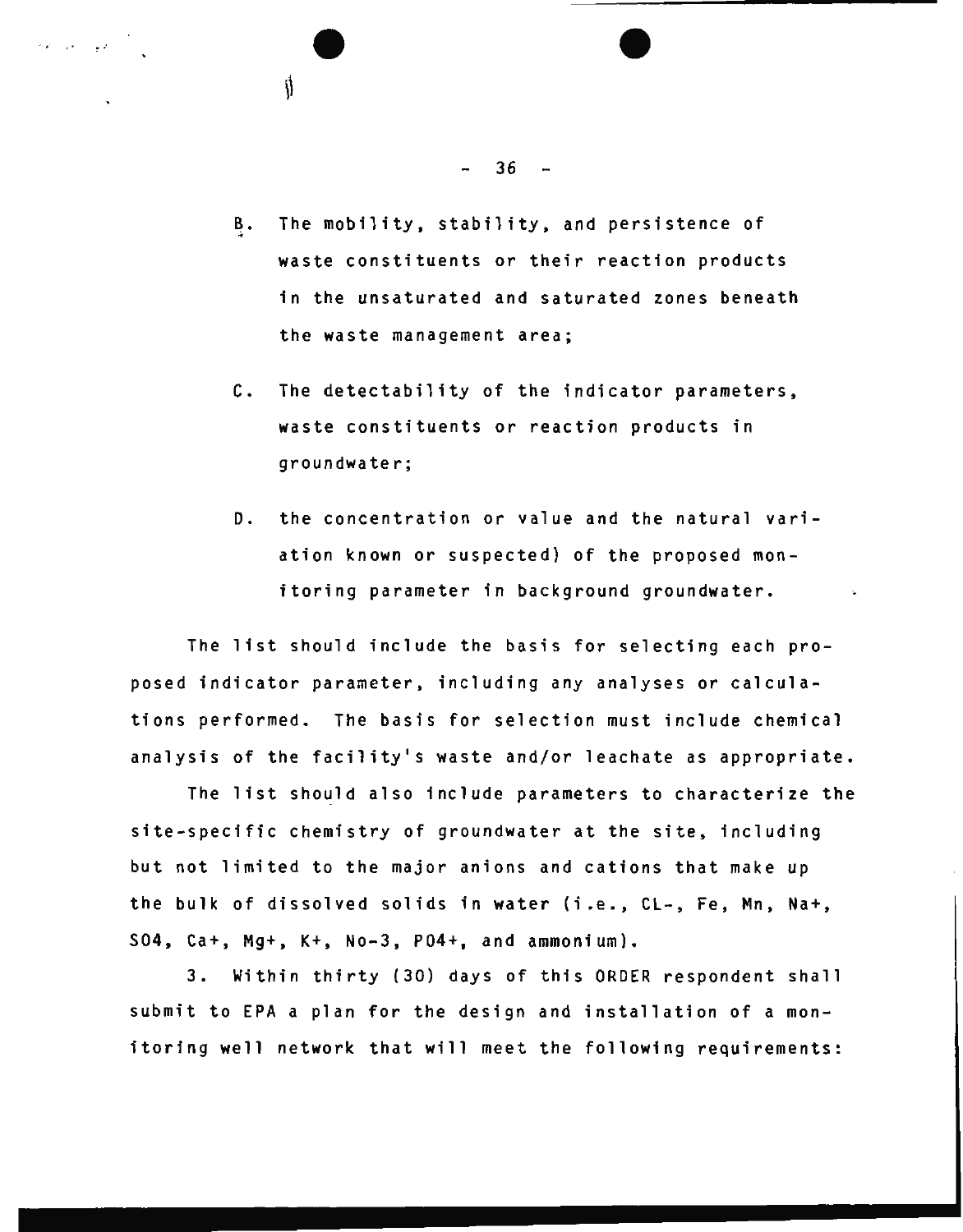. A. The upgradient wells must be capable of yielding samples that are representative of background ground-water quality in the uppermost aquifer and are not affected by the facility. The number and location of the wells must be sufficient to:

- (1) characterize the spatial variability of background water; and
- (2) meet the needs of the statistical test proposed pursuant to paragraph 6.

B. The downgradient wells must be capable of immediately detecting any statistically significant amounts amounts of hazardous waste or hazardous constituents that may have migrated from the facility into the groundwater system.

c. The monitoring system should be designed to operate for a period of no less that thirty years.

The plan should include the following elements:

A. A description and map of proposed well locations, including a survey of each wells's surface reference point and the elevation of its top of casing.

B. Size and depth of wells including expected well completion depths and screened interval.

#### $37 -$

• t ' • • • •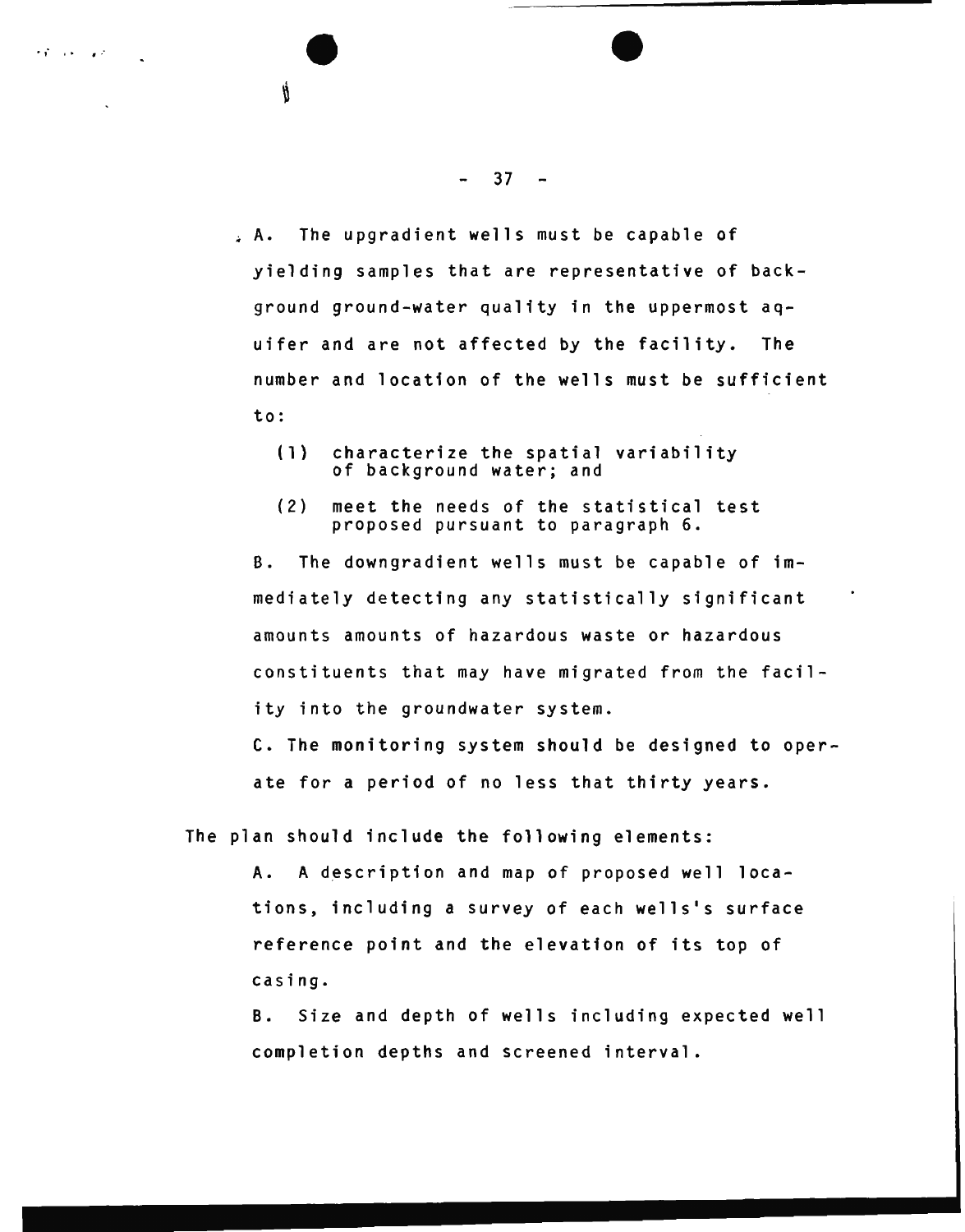C. Description of well-intake design, including screen slot size and length; filter pack materials and method of filterpack emplacement.

D. Type of proposed well casing and screen materials. The choice of well materials should be made in light of the parameters to be monitored for and the nature of the leachate that could potentially migrate from the facility. The well materials should: 1) minimize the potential of absorption and desorption of constituents from the samples; and 2) maintain their integrity for the expected life of the system.

E. Methods used to seal the well from the surface and prevent downward migration of contaminants through the well annulus.

F. Description of the methods or procedures used to develop the wells.

When developing this plan, respondent shall refer to 40 C.F.R. Part 265, Subparts F, and G.

4. Also within thirty (30) days of this ORDER the respondent shall submit a sampling and analysis plan which will result in the taking of representative groundwater samples for analysis and comparison of upgradient and downgradient water quality.

38

 $\overline{\bullet}$ 

Ŵ

من جدر ف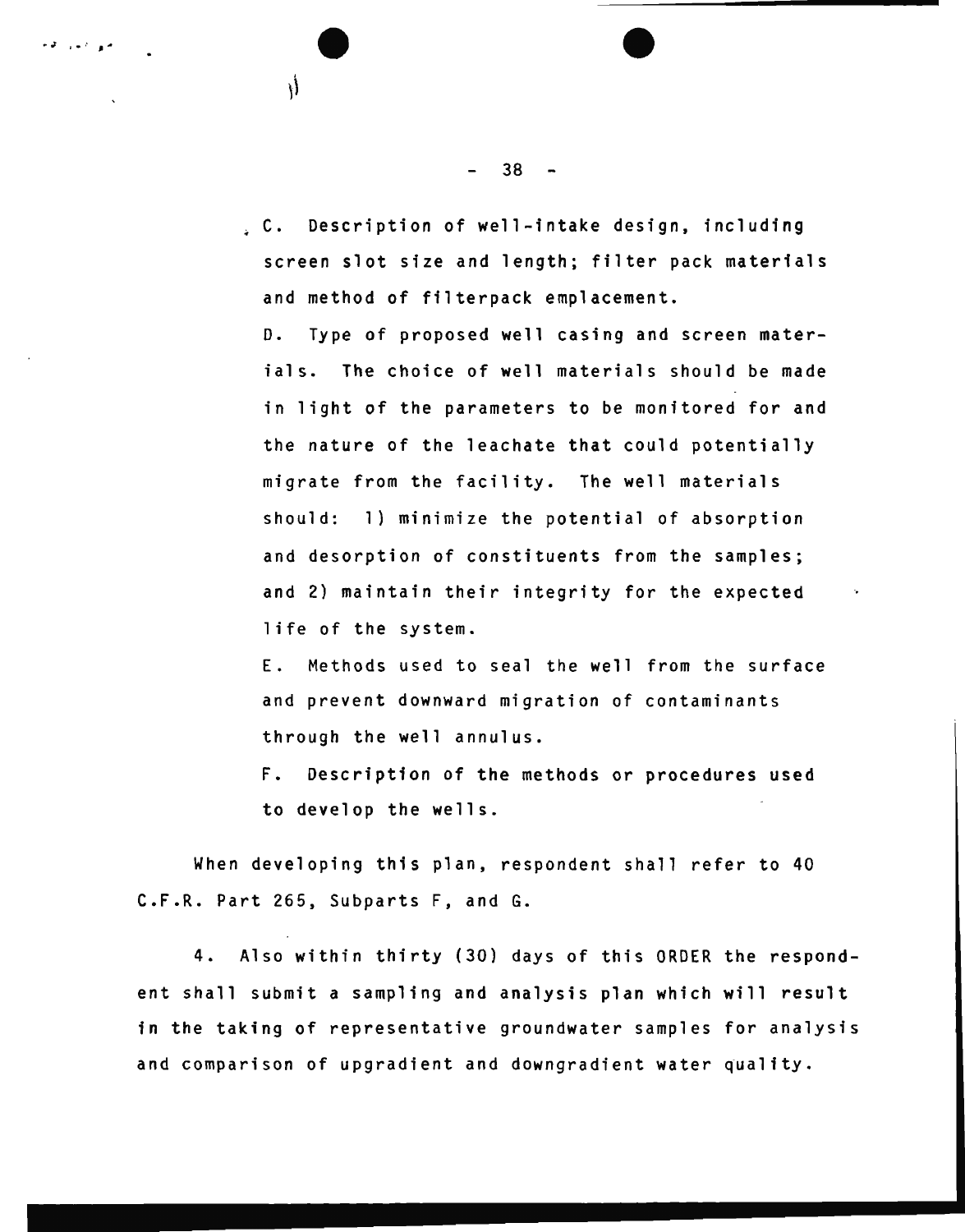39

The plan should include the following elements:

A. Well evacuation procedures including volume to be evacuated prior to sampling and handling procedures for purged well water.

B. Sample withdrawal techniques. Sampling equipment and materials (tubing, rope, pumps, etc.) shal be selected to yield representative samples in light of parameters to be monitored for. The sampling protocol will include field measurement of pH, conductivity, and temperature for each sample.

C. Sample handling and preservation techniques including provision for field-filtration of samples as appropriate.

D. Procedures for decontaminating sampling equipment between sampling events.

E. Procedures for measuring groundwater elevations at each sampling event.

F. Chain of custody procedures to be used for all phases of sample management.

G. Laboratory analytical techniques, including

 $\overline{\bullet}$ ≬

 $\sigma(\vec{p}) = \sqrt{2\pi\left(\vec{p} - \vec{p}\right)^2} \left( \vec{p} - \vec{p}\right)^2.$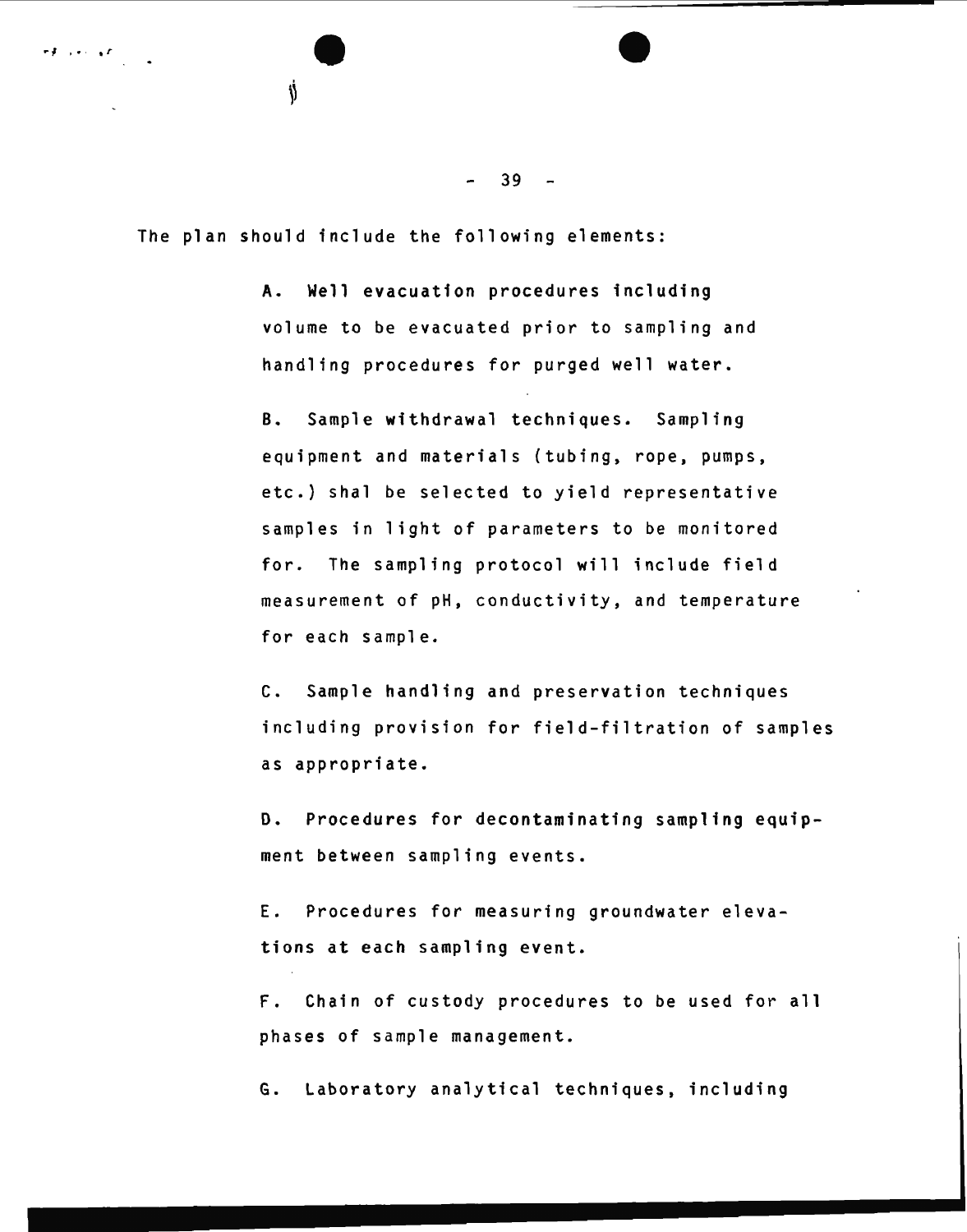

 $-40 -$ 

*4* EPA approved analytical methods and quality assurance, quality control procedures.

H. Procedures for performing a comparison of upgradient and down-gradient groundwater to determine whether contamination has occurred. The procedures should include:

- (1) A proposed method {statistical or and downgradient well water that provides a reasonable balance between the probability of falsely identifying and failing to identify contamination.
- (2) An accelerated sampling schedule to establish data for the comparison. In no instance shall sampling exceed 2 months.
- (3) A proposed method for data organization and presentation.

When developing the sample and anlysis plan and data presentation, format, respondent should propose methods deemed acceptable after consultation with EPA.

5. By no later than 60 days after EPA approval of the well network plan, respondent shall complete the installation of the well network.

6. By no later than thirty {30) days after the installation of the monitoring network, respondent shall implement the sample and analysis plan, perform the comparison and submit the results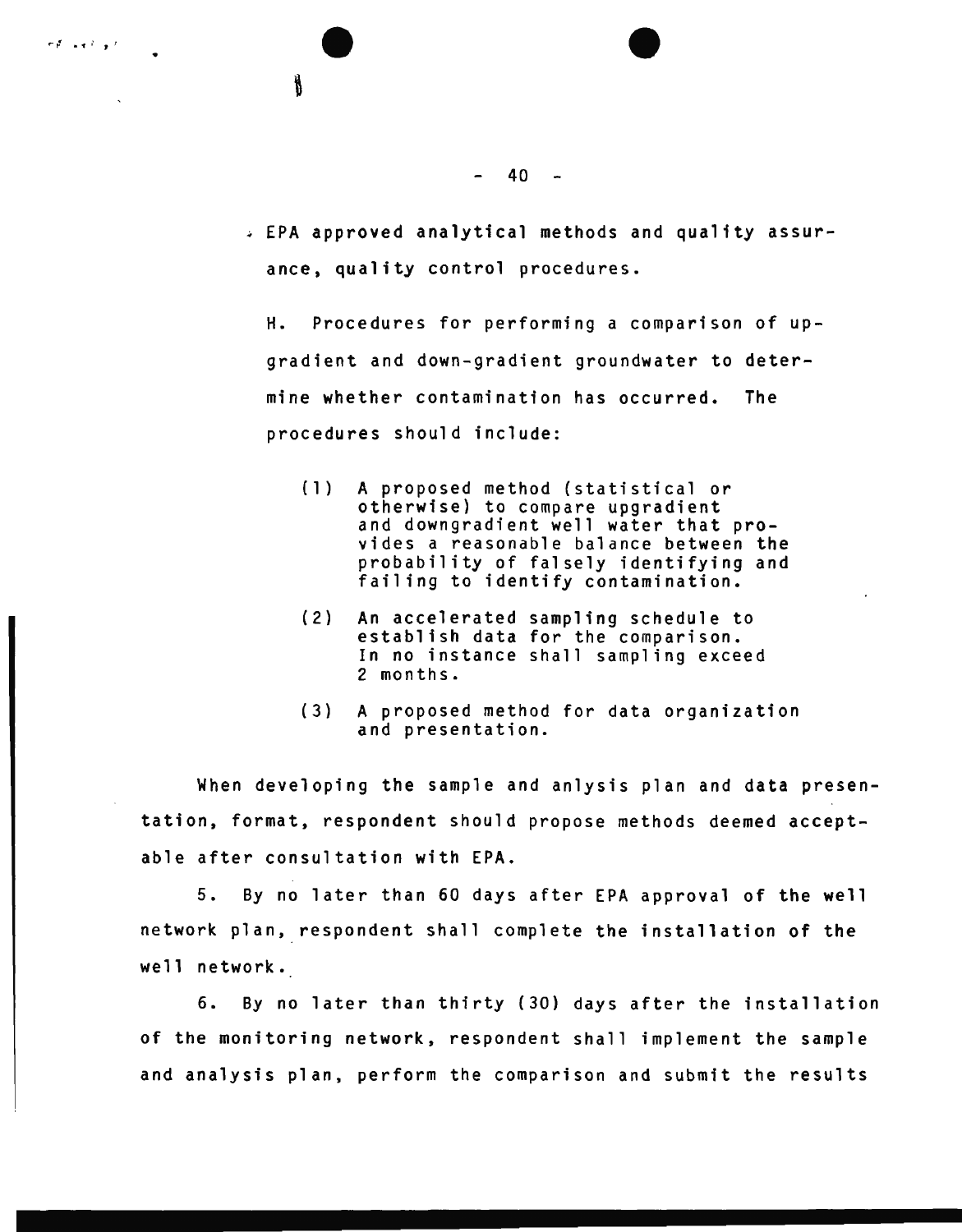$\qquad \qquad \bullet$ 

to EPA foe review.

7. If there is a statistically significant difference between upgradient and downgradient well water, the respondent will develop a groundwater assessment plan capable of determining the following:

- A. The extent of migration of hazardous constituents into groundwater.
- B. Waste/leachate characteristics including specific gravity, viscosity, solubility in water, and chemical constituents.
- C. Soil properties including cation exchange capacity, organic content, and temperature.

The plan should describe the methods proposed to accomplish the above objectives including indirect and direct techniques. The sampling and analysis plan developed pursuant to paragraph 6 above, should be revised to meet the new objectives of this monitoring phase. The plan should include an expeditious schedule for the implementation of the above assessment, and should be submitted to EPA no later than fifteen (15) days after the confirmation of leakage.

8. Within thirty (30) calendar days of EPA approval of the assessment plan, respondent will begin to execute the plan according to the terms and schedules contained therein. Within

•

منوافعه المحا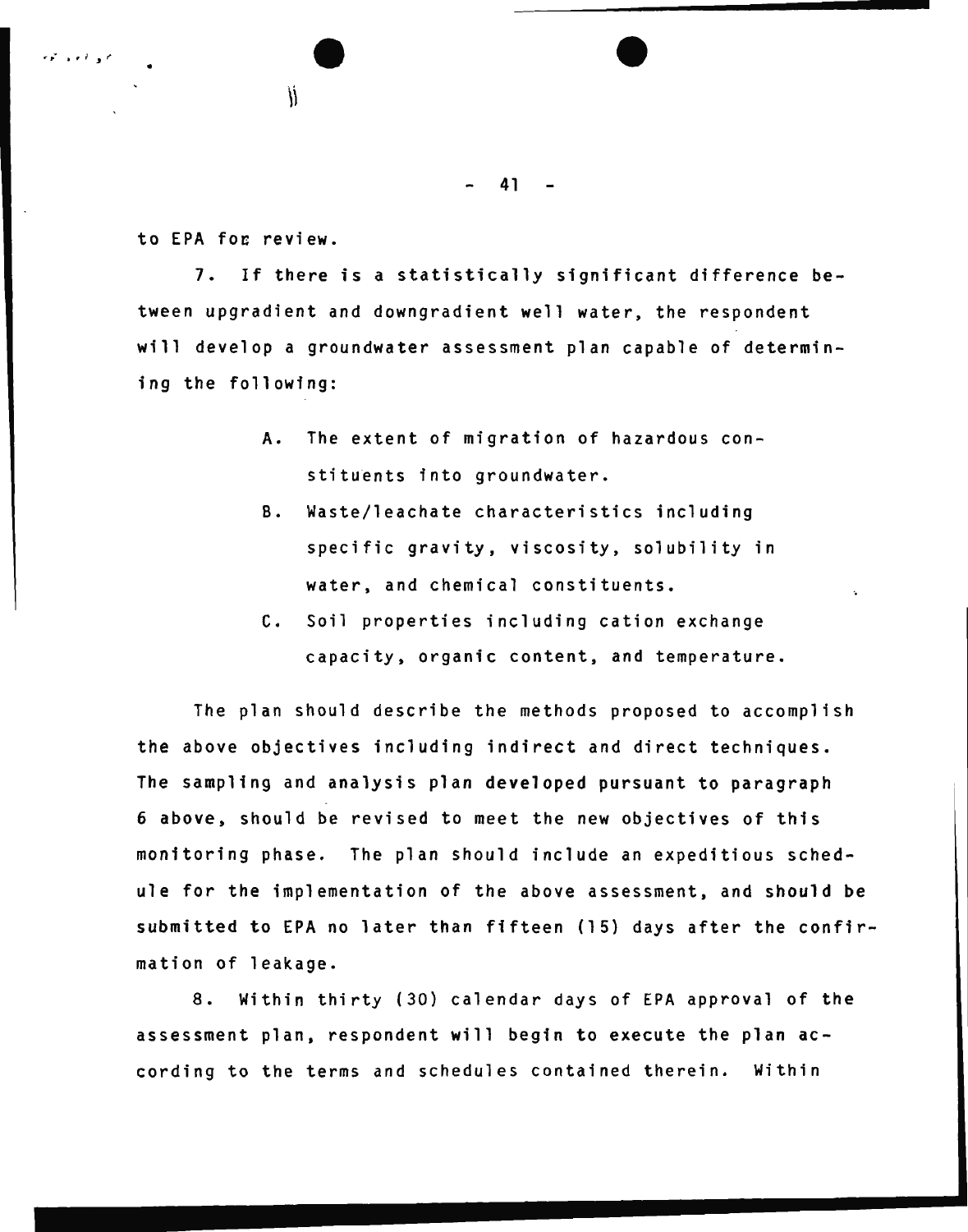twenty (2Q) days of the completion of the assessment, respondent will submit the results to EPA, including all raw data collected all calculations performed, and an interpretation of the the findings.

9. Based upon the results of the study, respondent will fulfill its informational obligations pursuant to  $\$$  270.14(c)(7) or (8) and submit the results to EPA no later than two months after the completion of the groundwater assessment described in paragraph seven.

10. All plans, reports, and schedules required by the terms of this ORDER are, upon approval by EPA, incorporated into this ORDER. Any noncompliance with such approved studies, reports, or schedules shall be termed noncompliance with this ORDER.

11. In the event of agency disapproval (in whole or in part) of any plan required by this ORDER, EPA shall specify any deficiencies in writing. The respondent shall modify the plan to correct the deficiencies within thirty (30) days from receipt of disapproval by EPA. The modified plan shall be submitted to EPA in writing for review.

Should the respondent take exception to all or part of EPA's disapproval, the respondent shall submit to EPA a written statement of the grounds for the exception. Representatives of EPA and respondent may confer in person or by tele-

#### $42 -$

 $\begin{array}{ccc} \cdot & \bullet & \bullet \end{array}$ 

,..; • f ~ *r r*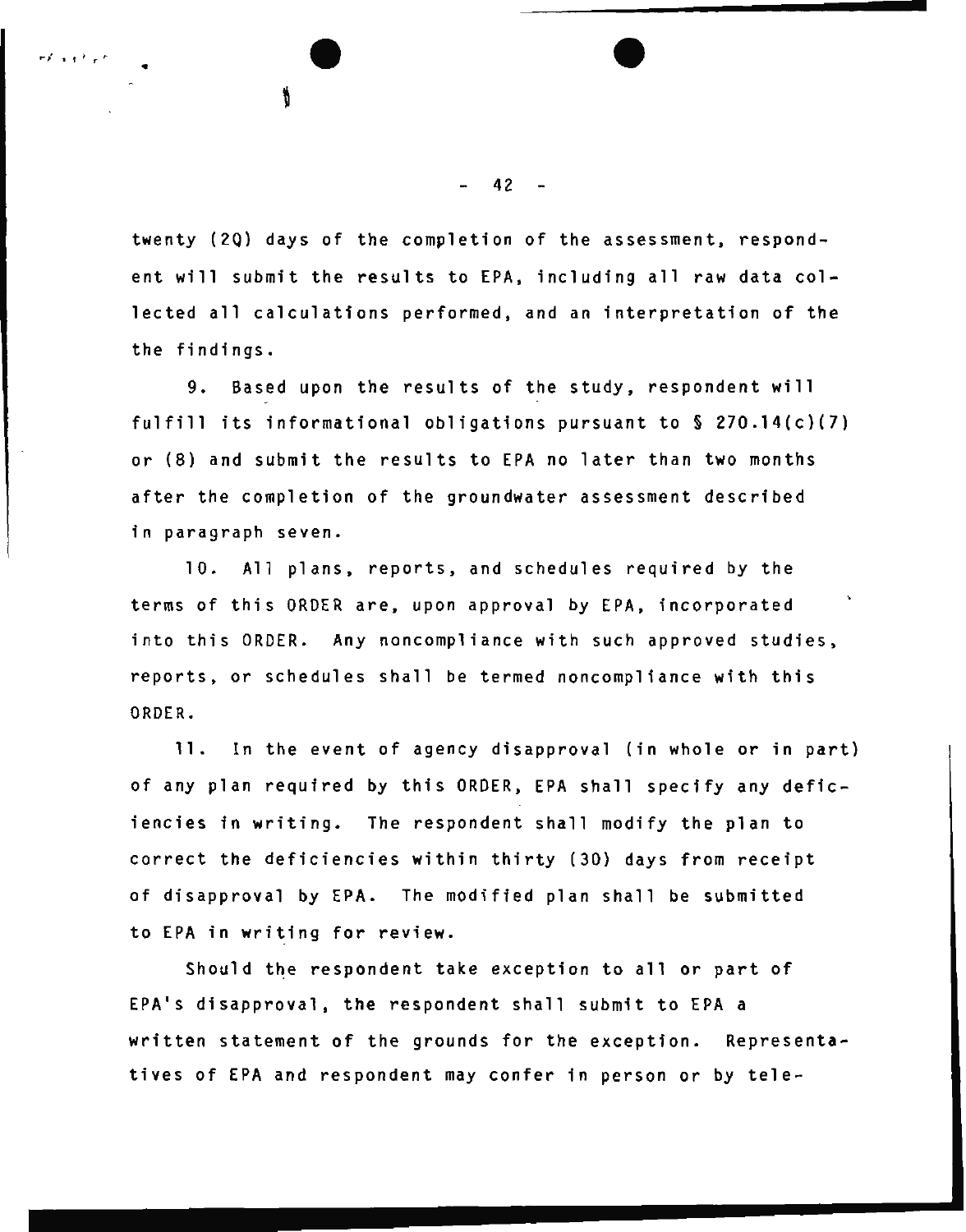phone in an attempt to resolve any disagreement. If agreement is reached, the resolution shall be reduced to writing and signed by representatives of each party. In the event that resulution is not reached within 15 days, the respondent shall modify the plan as required by EPA.

12. In the event that EPA believes the respondent has failed to:

> A. Comply with the milestones contained in paragraphs 3, 7, 8, or 10; B. Provide the plans and information described in paragraphs 2, 4, 5, 6, 8, 9, 10, or 11 and 12;

EPA will notify the respondent of the failure and shall provide respondent fifteen days in which to remedy the failure. If respondent does not remedy the failure within fifteen days, it shall pay stipulated penalties from the date of the violation as follows:

- A. \$500 per day for failure to comply with a milestone listed above;
- B. \$100 per day for failure to provide a plan or information listed above.

13. Notwithstanding compliance with the terms of this ORDER,

#### 43

• *(* • *i·* ' *1* <sup>I</sup>• • •